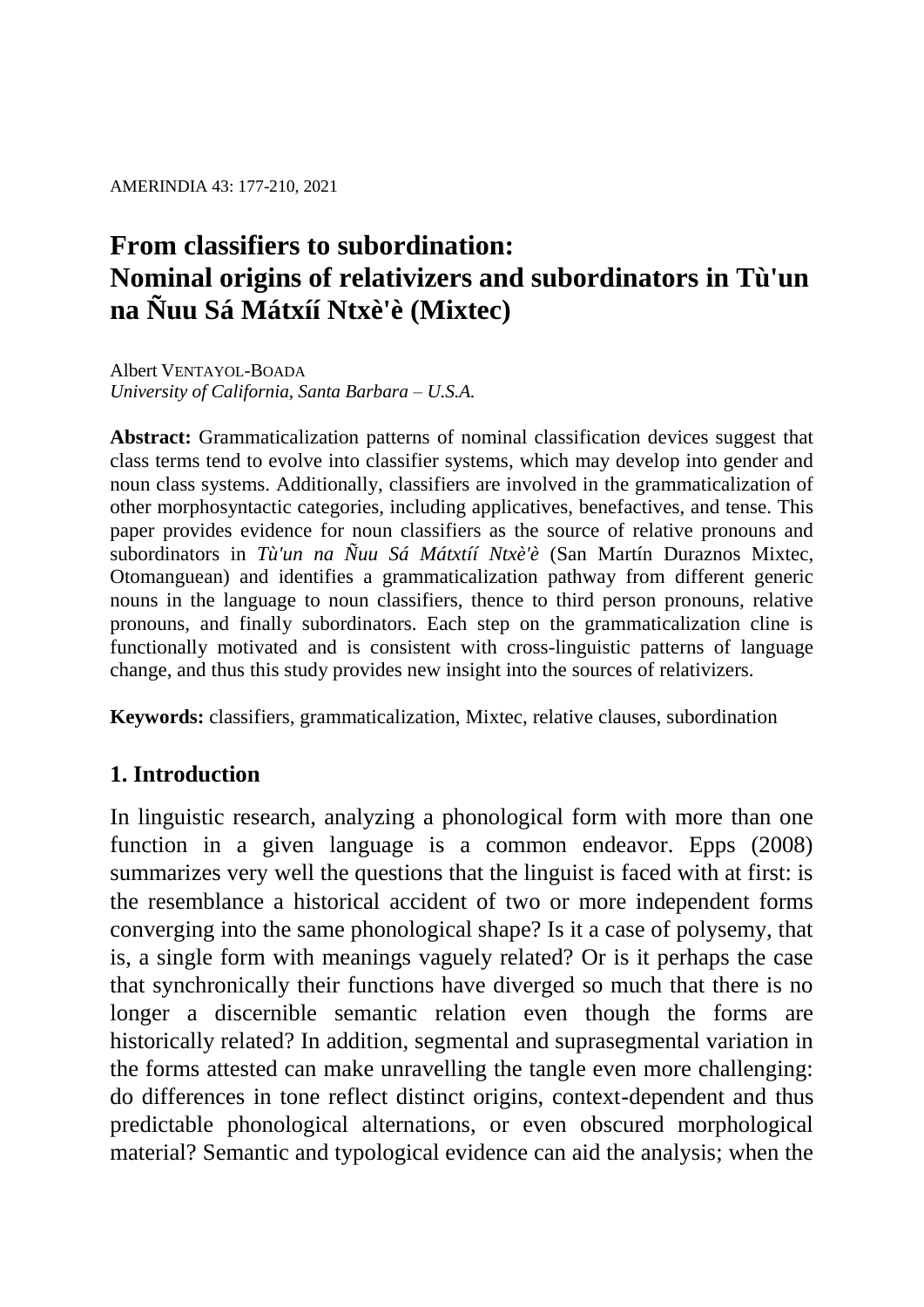semantic link among the forms attested is not obvious, however, intermediate realizations can bridge and help uncover the grammatical connection. Ultimately, examining the language in its own terms can shed light into its historical development and assist the field linguist in the description process.

This paper presents an example of such an analytical challenge from *Tù'un na Ñuu Sá Mátxíí Ntxè'è*, the Mixtec variety spoken in San Martín Duraznos (Oaxaca, Mexico), and it highlights the importance of considering diachronic change for language description. In this Mixtec variety, the form *ñà* is attested in a variety of morphosyntactic environments with distinct functions. First, it is attested as a dependent pronoun (1), and in combination with a demonstrative as an independent pronoun (2). Example (1) already displays some of the variation attested for this form: *àn* is a segmentally reduced form, whereas the variation in *ña* is suprasegmental and the form appears with a mid-tone. Both forms are allomorphs of *ñà* and are coreferential: they track the same referent. All the examples are given in the practical orthography<sup>1</sup>.

(1) távà na kua'nu kí-**àn** chii xàà kúnì-ì kaxi-ì-**ña** távà na kua'nu kíì=**àn**<sup>i</sup> chii xàà kúnìì=ì CONJ MOD POT.grow soon=**3GNR**<sup>i</sup> because already IPFV.want=1SG kaxi=ì=**ña**<sup>i</sup> POT.eat=1SG=**3GNR**<sup>i</sup> 'so that it grows right away because I want to eat it already' (SMD-0009-Jardín) (1)(2) **ñàkán** kíí ntxikuíí *ña* kúníñú'-àn **ñà**=kán kíí ntxìkuíí *ña* kúníñú'ú=àn **3GNR**=DEM.INV IPFV.COP all REL.GNR POT.need=3SG.F 'that is everything that she will need' (SMD-0005-ArrozAmarillo)

 $\overline{a}$ 

<sup>1</sup> The orthographic conventions are in line with Guadalupe Joaquina's (2014) proposal and the Ndusu Tu'un Savi alphabet chart with the following modifications to represent the sibilants in the language:  $sh$  / $f$ ,  $ch$  / $f$ /,  $x$  / $e$ /,  $tx$  / $te$ /. The glottal stop is represented with the saltillo (') and hyphens mark the boundaries between classifiers and dependent person forms, and their hosts. As for the abbreviations used in interlinear glosses, they follow the Leipzig Glossing Rules, with the addition of ADD 'additive', ANML 'animal', CONJ 'conjunction', COS 'change of state', GNR 'generic', H 'human', LNK 'linker', LQD 'liquid', MED 'medial', MOD 'modal', POT 'potential mood', RND 'round', TOPZ 'topicalizer', TREE 'tree/wood'. The glosses of the grams analyzed in this paper reflect their function in the morphosyntactic environment in which they appear.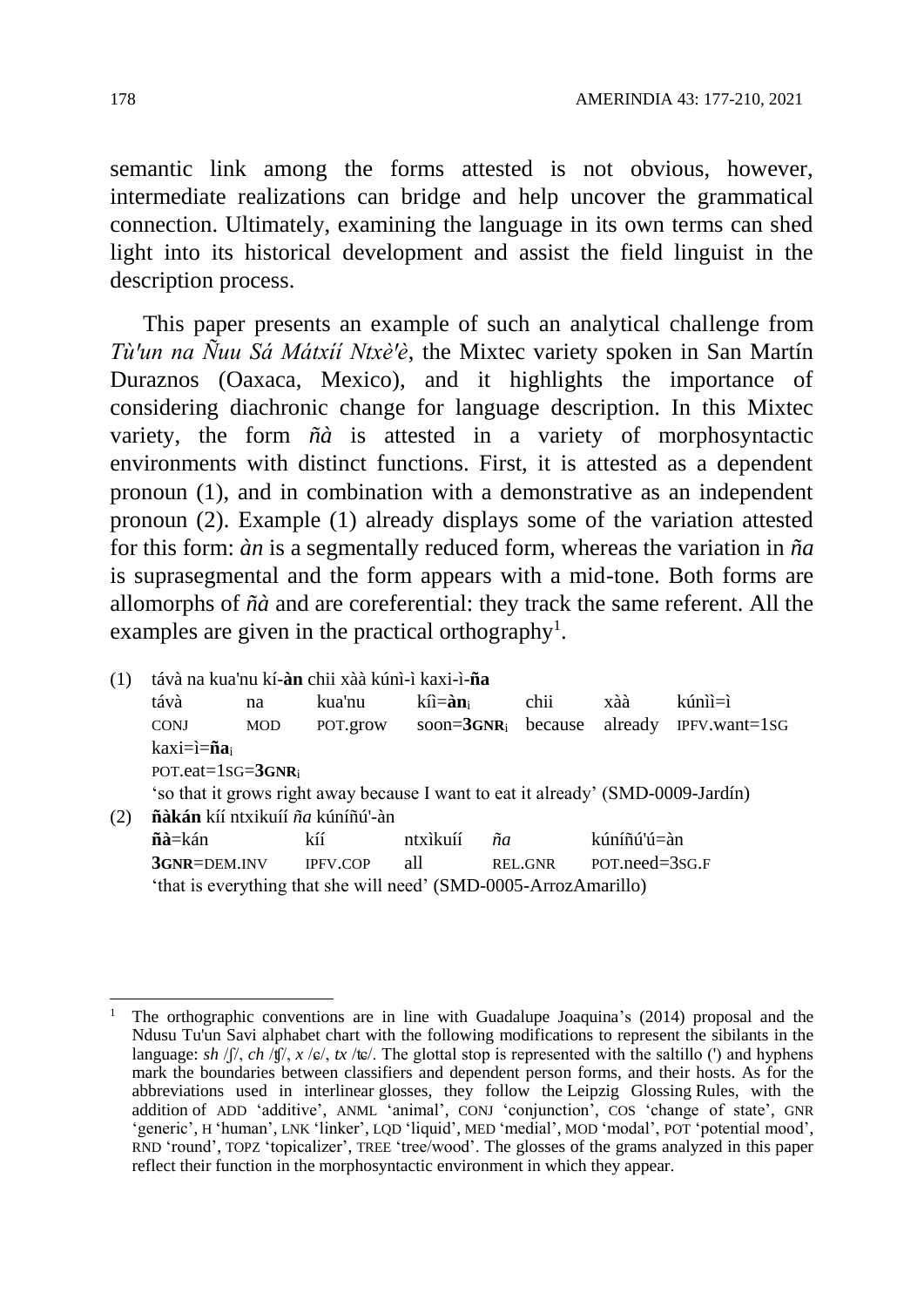In addition, the form *ñà* is attested as a relativizer in both headed (3) and headless (4) relative clause constructions, and as a subordinator in complement (5) and adverbial clauses (6).

| (3) |                                                                                | nì ìtu'un shina-ì ntxikuíí yìkì <b>ñà</b> xàà vèe íchì                         |                                                    |                       |                 |        |            |                    |         |                                     |  |
|-----|--------------------------------------------------------------------------------|--------------------------------------------------------------------------------|----------------------------------------------------|-----------------------|-----------------|--------|------------|--------------------|---------|-------------------------------------|--|
|     | $\overrightarrow{nn}$                                                          | itu'un                                                                         | $shina = i$                                        | kuií                  | ntxì yìkì       |        | ñà         | xàà                | vèe     | íchì                                |  |
|     | <b>MOD</b>                                                                     |                                                                                | PFV.grab first=1sG all plant REL.GNR already heavy |                       |                 |        |            |                    |         | IPFV.dry                            |  |
|     |                                                                                | 'but first I grabbed all the herbs that were already drying' (SMD-0009-Jardín) |                                                    |                       |                 |        |            |                    |         |                                     |  |
| (4) | ta <b>ñà</b> sá'a-na kíí <i>ña</i> ,                                           |                                                                                |                                                    |                       |                 |        |            |                    |         |                                     |  |
|     | ta                                                                             | ñà                                                                             | sá'a=na                                            |                       | kíí             |        | ñа         |                    |         |                                     |  |
|     | <b>CONJ</b>                                                                    |                                                                                | $REL.GNR$ IPFV.do=3PL                              |                       | <b>IPFV.COP</b> |        | <b>SUB</b> |                    |         |                                     |  |
|     |                                                                                | 'and what they do is that'                                                     |                                                    |                       |                 |        |            |                    |         |                                     |  |
|     |                                                                                | ntíkí-na na-múxikà na síká'a.                                                  |                                                    |                       |                 |        |            |                    |         |                                     |  |
|     | ntíkí=na                                                                       |                                                                                | na=múxikà                                          |                       | na              |        | síká'a     |                    |         |                                     |  |
|     | IPFV.search=3PL<br>$CLF.H.PL = music$<br>REL.H.PL<br>POT.play                  |                                                                                |                                                    |                       |                 |        |            |                    |         |                                     |  |
|     |                                                                                | 'they look for a band that will play' (SMD-0004-FiestaPatronal)                |                                                    |                       |                 |        |            |                    |         |                                     |  |
| (5) |                                                                                | siyàà-nà-rí xàà xínì-nà <b>ña</b> kuè'è-rí                                     |                                                    |                       |                 |        |            |                    |         |                                     |  |
|     |                                                                                | siyàà=nà=rí                                                                    | xàà                                                |                       | xínì=nà         |        | ña         | kuè'è=rí           |         |                                     |  |
|     |                                                                                | let.out=3pl=3anml                                                              |                                                    | already IPFV.know=3PL |                 |        |            |                    |         | <b>SUB</b> IPFV.be.aggressive=3ANML |  |
|     |                                                                                | 'they let it out, they know that it's aggressive' (SMD-0007-AccidenteToby)     |                                                    |                       |                 |        |            |                    |         |                                     |  |
| (6) |                                                                                | na sá'-ó lúchá nà kan-ó chínuun                                                |                                                    |                       |                 |        |            |                    |         |                                     |  |
|     | na                                                                             | $sá'a=6$                                                                       |                                                    | lúchá                 | ñà              | kana=ó |            |                    | Chínùùn |                                     |  |
|     | <b>MOD</b>                                                                     |                                                                                |                                                    |                       | <b>SUB</b>      |        |            | POT.leave=1PL.EXCL | Ahead   |                                     |  |
|     | $IPFV.do=1PL.EXCL$ fight<br>'we fight to come out ahead' (SMD-0011-MiHistoria) |                                                                                |                                                    |                       |                 |        |            |                    |         |                                     |  |
|     |                                                                                |                                                                                |                                                    |                       |                 |        |            |                    |         |                                     |  |

Finally, the form *ñà*/*ña* can function as a general linker between nouns (7). In this context an adnominal modification reading is possible.

(7) ntiká'nu, ntiká'nu IPFV.enlarge *ña* kíí to'ó **ña** ñuu, *ña* kíí to'ó **ña** ñuu REL.GNR IPFV.COP saint LNK village 'the saint in the village gets aggrandized' (lit. 'what it is the saint of the village gets aggrandized') (SMD-0004-FiestaPatronal)

Hollenbach (1995a) already noted the overlap in a single gram of the relativizer and subordinator in complement clauses, along with what she labelled a nominalizer. She describes this overlap not only in several Mixtec varieties, but also in Trique and Cuicatec, thus comprising the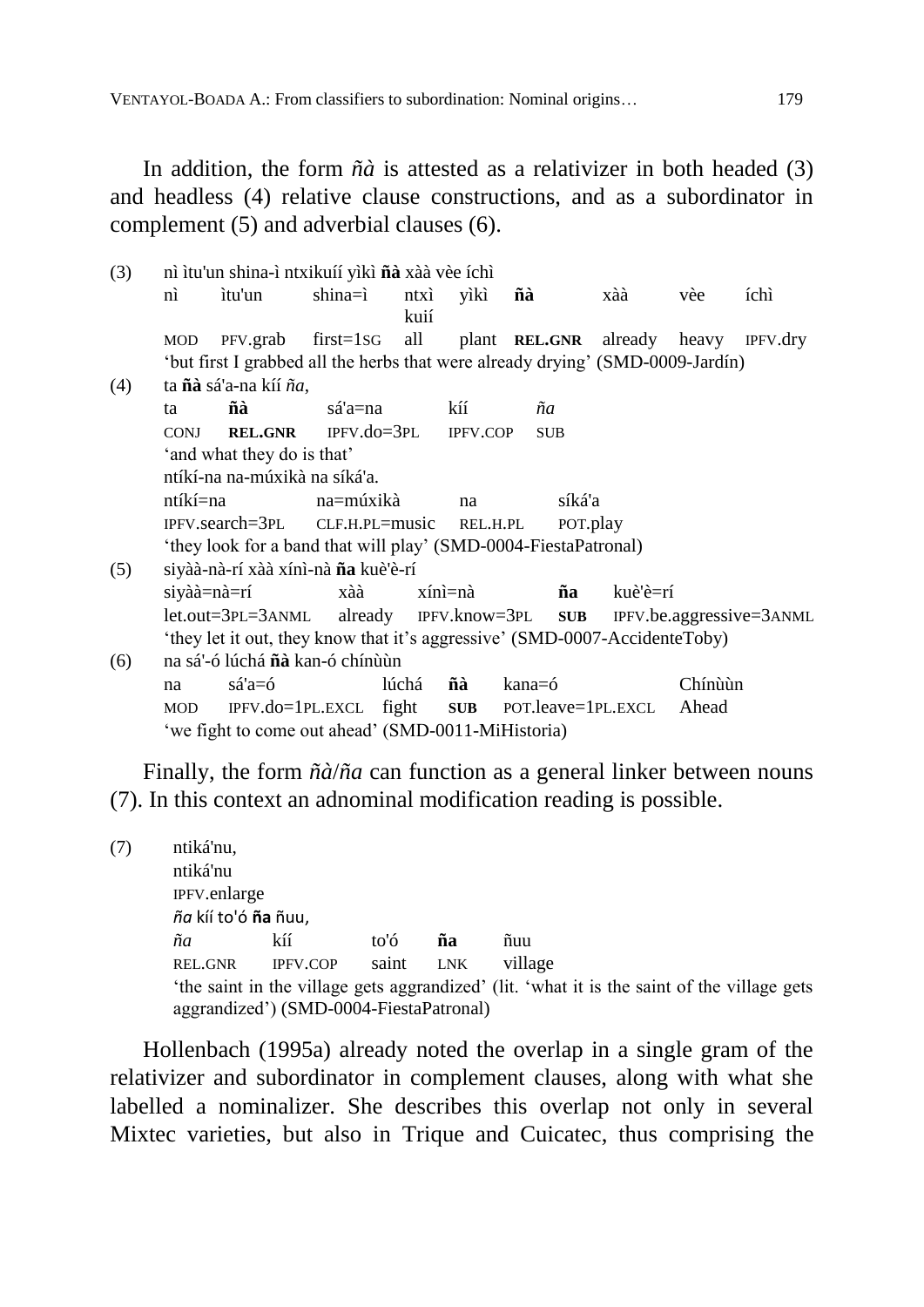larger Mixtecan language group to which Mixtec belongs (see Campbell 2017a for subgroupings in Otomanguean). Hollenbach (1995a) argues that these three functions are all historically related and proposes that the nominalizer and complementizer functions developed from the relativizer. Her account, however, does not take into consideration the structural resemblance with dependent and independent pronouns. In addition, the development of pronominal forms from noun classifiers is well attested in Mesoamerica (Craig 1986, de León 1988). In this paper I argue that the functions of relativizer and subordinator have also developed from the noun classifier system through a series of steps that are functionally motivated and consistent with cross-linguistic patterns of language change, thereby enriching our understanding of pathways of change from noun classifiers to more grammatical elements.

This paper is organized as follows. Section § 2 includes a discussion of noun classifier systems and their proposed grammaticalization from generic nouns, with a special focus on Mesoamerica. In Section § 3 I offer a description of all the forms in *Tù'un na Ñuu Sá Mátxíí Ntxè'è* that display overlapping functions as presented above. The analysis is based on monologic narratives collected as part of the documentation of the language. Section § 4 proposes a grammaticalization pathway from different generic nouns in the language to noun classifiers, thence to third person pronouns, to relative pronouns and subordinators in complement and adverbial clauses, supported by typological evidence. Finally, I draw some conclusions in Section § 5.

# **2. Noun classifiers**

The study of noun categorization has a long tradition of research in the field of typology (Allan 1977, Dixon 1982, 1986, Craig 1986, Mithun 1986, Derbyshire & Payne 1990, Aikhenvald 2000, Grinevald 2000, Senft 2007, Krasnoukhova 2012, Contini-Morava & Kilarski 2013). Grinevald (2000) proposes a continuum of nominal classification devices that runs from purely lexical to purely grammatical, with measure and class terms on the lexical end and gender and noun class systems on the grammatical end. Measure terms comprise expressions that identify units of mass nouns (*e.g.*, a head of cattle, a pound of beans) or specify arrangements or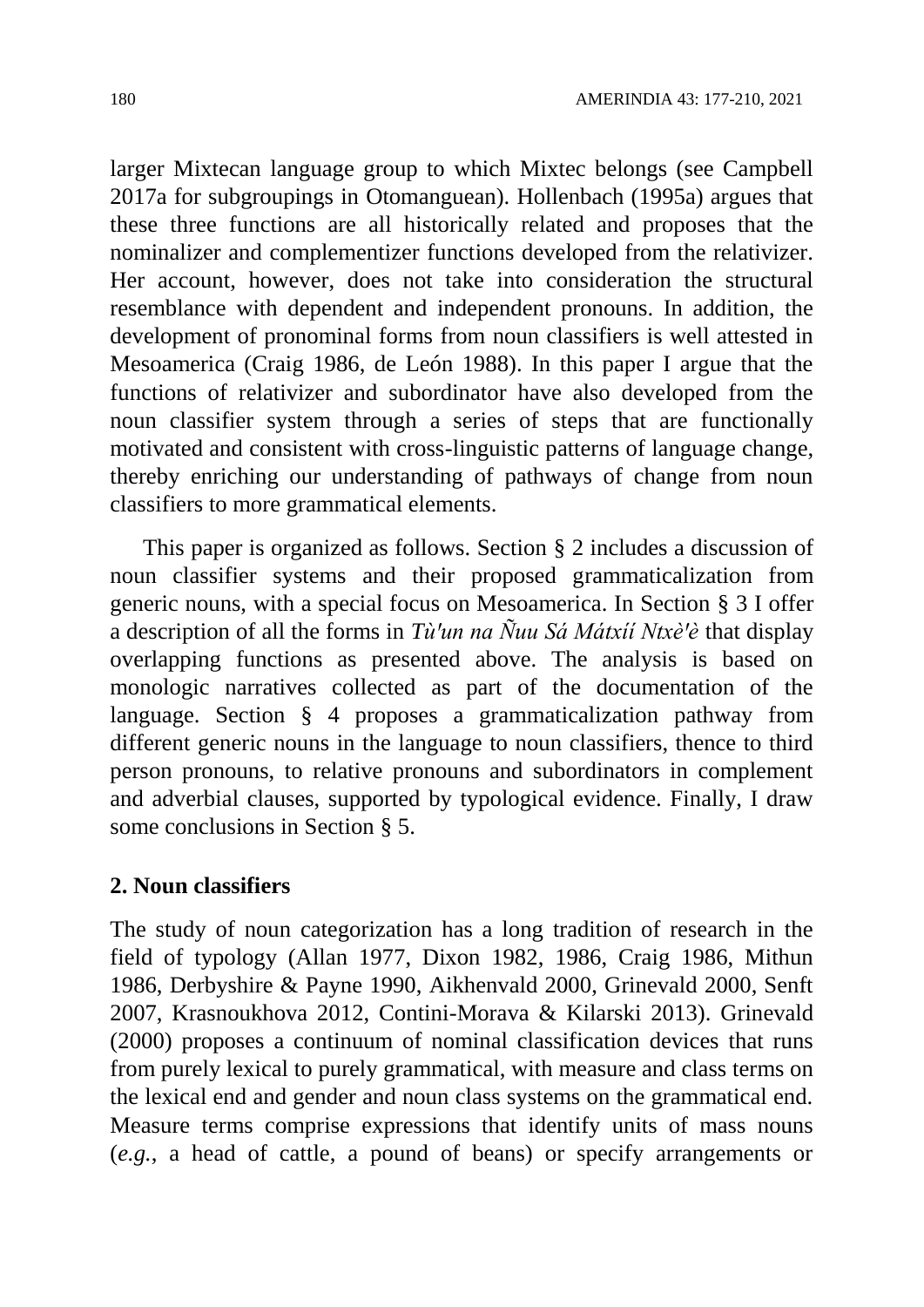amounts of count nouns (*e.g.*, a pile of books), while class terms create taxonomies in a given semantic domain and are of lexical origin (*e.g.*, – berry in strawberry, blueberry). At the grammatical end, gender and noun class systems categorize nouns in a language by obligatorily dividing nouns into rigid subclasses, which may participate in agreement patterns. Classifier systems lie halfway along this lexico-grammatical continuum and can be characterized by their "incomplete grammaticalization" (Grinevald 2000: 61).

This proposal of nominal classification devices along a lexicogrammatical continuum allows Grinevald (2002) to generalize over attested grammaticalization patterns: class terms evolving into a classifier system, as attested in several languages of South East Asia (Bisang 1993; DeLancey 1986), and classifiers developing into a gender and noun class system, for example the Ngan'gityemerri gender system (Southern Daly, Australia; Reid 1997) and the noun classes of Bantu languages (Contini-Morava 1994, Grinevald & Seifart 2004, Meissner & Storch 2000). The grammaticalization pathway proposed by Grinevald (2002) is summarized below in Figure 1.

|                                                                     | Degree of grammaticalization |                    |
|---------------------------------------------------------------------|------------------------------|--------------------|
| Measure terms<br>(head of cattle, pile of books,<br>pound of beans) | Classifiers                  | Gender systems     |
| Class terms<br>(strawberry, blueberry)                              |                              | Noun class systems |

## **Figure 1:** Lexico-grammatical continuum of nominal classification (adapted from Grinevald 2002)

This proposed cline on the lexico-grammatical continuum captures the idiosyncrasies of classifiers and shows their fluidity cross-linguistically: from full productivity to remnants of a system that is fossilized, depending on their position on the cline. Like any grammaticalization pathway, Grinevald's proposal does not preclude the existence of mixed systems, in which forms on different stages in the grammaticalization continuum may,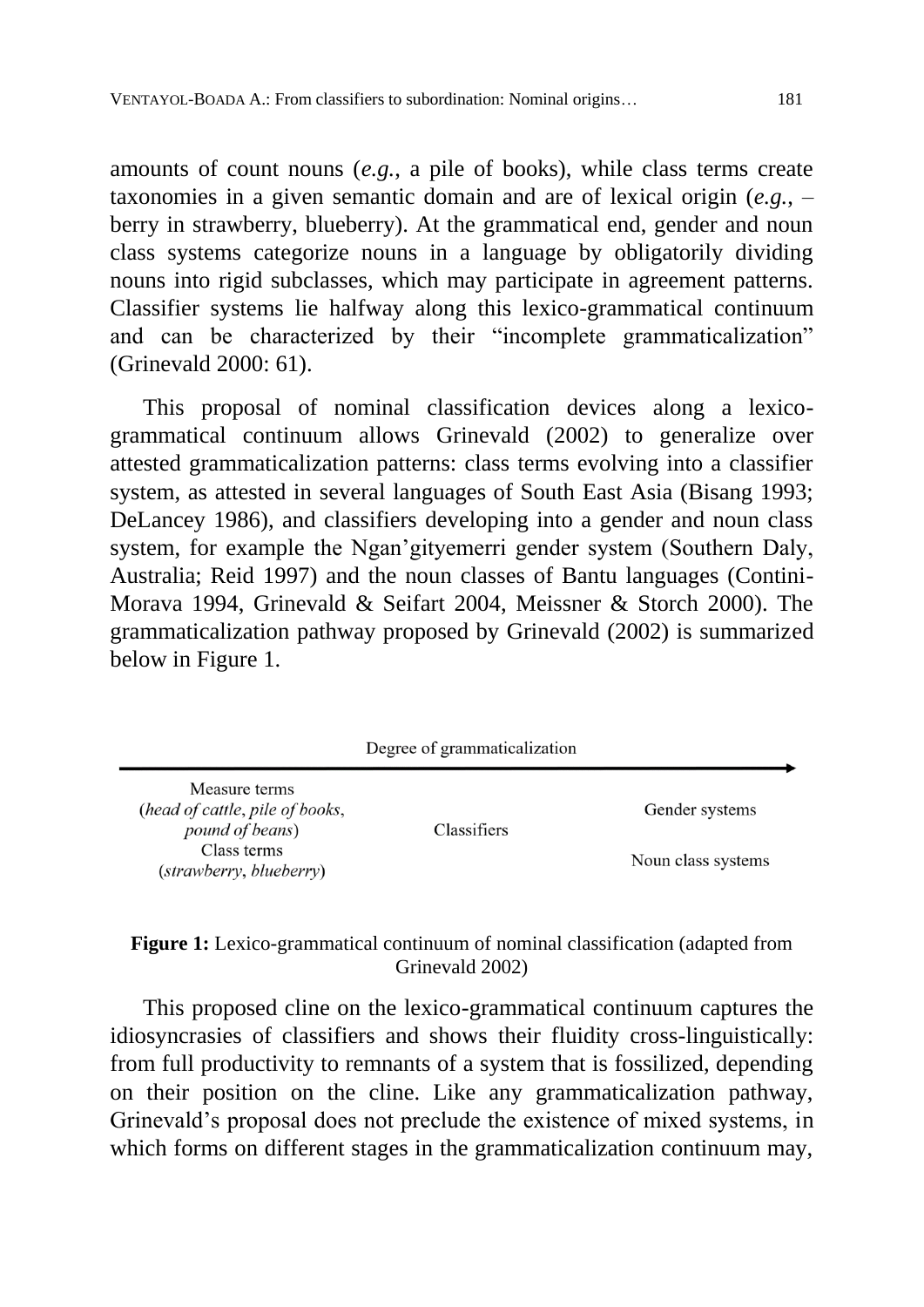and often do, coexist in a language. Concurrent systems that combine gender and classifiers, for example, have been identified in several languages of South America (Fedden & Corbett 2017, 2018).

Aikhenvald (2000) and Grinevald (2000) propose a taxonomy of classifiers into different types based on the morphosyntactic environments in which they occur: numeral, noun, verbal, possessive, and deictic classifiers. Aikhenvald (2000) notes, however, that in some languages the same set of classifiers can be used in several of the morphosyntactic environments listed above; she labels these as 'multiple classifier systems' and argues that classifiers may have different grammatical properties in each environment. For the remainder of this section, I will focus on noun classifiers, which have been described for several Mesoamerican languages, including the *Q'anjob'alan* branch of the Mayan language family (see Craig 1977, 1979, 1986 and Grinevald 2000, 2002 for Jakaltek Popti', and Zavala 2000 for Akatek), some Mamean languages of the same family (see England 1983), and several Eastern Otomanguean languages (see Suárez 1983 for an overview; de León 1988, Small 1990, Macaulay 1996 and Mantenuto 2020 for different Mixtec varieties; Antonio Ramos 2013 for San Pedro Mixtepec Zapotec; Veerman-Leichsenring 2004 for the larger Popolocan group and Costaouec & Swanton 2015 for Ixcatec in particular). Hopkins (2012) argues that noun classifiers in Mesoamerica are a clear example of grammatical borrowing and were borrowed into Mayan languages that were in intense contact with speakers of Otomanguean varieties. Outside Mesoamerica, similar systems have been described for languages of South America (Epps 2007, Martins & Martins 1999, Valenzuela 2016, Vidal 1997), and Australia (Dixon 2002, Sands 1995, Wilkins 2000).

Grinevald (2000: 64) characterizes noun classifiers as "free morphemes standing in a noun phrase, next to the noun itself or within the boundaries of the noun phrase with other determiners of the noun" and independent to other constituents inside of it. It is unclear, however, why noun classifiers are defined specifically as "free morphemes" given that she considers classifiers as a whole to work either as free or bound forms. Aikhenvald (2000: 81), on the other hand, defines noun classifier systems as "a type of non-agreeing noun categorization device" that is determined by lexical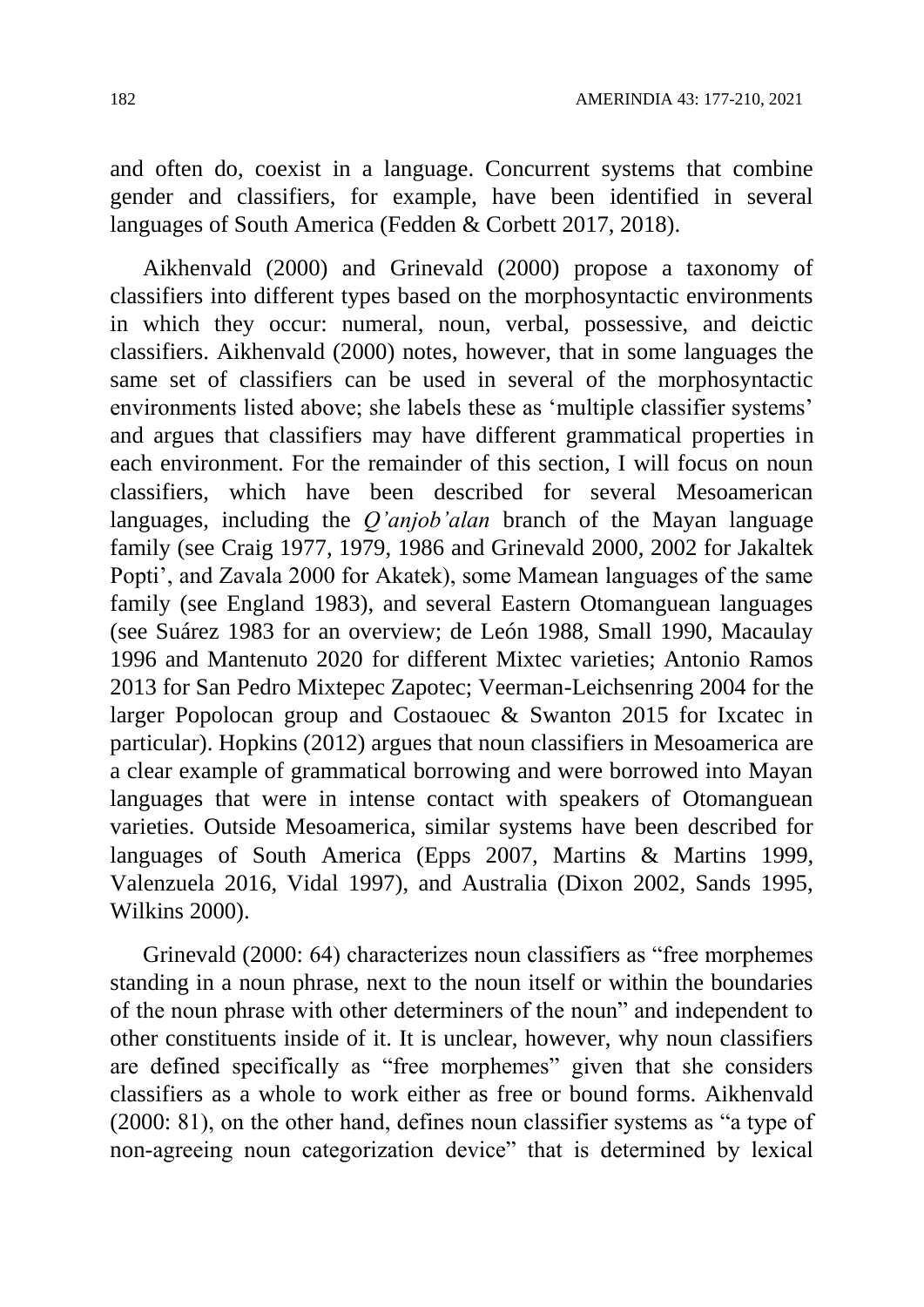selection, and she proposes the following five core properties: i) they are chosen based on semantics and thus not every noun in a language necessarily takes one, ii) the same noun can take different classifiers with changes in meaning, iii) co-occurrence of more than one classifier within a noun phrase is allowed, iv) noun classifier inventories can vary in size from rather closed to fairly large, and v) noun classifiers are often used anaphorically.

According to Aikhenvald (2000), the ability of noun classifiers to function as anaphoric devices is the direct result of their grammaticalization. Craig (1986) notes that in Jakaltek Popti' the anaphoric properties of noun classifiers and their use as pronouns are an innovation in the Mayan language family, which generally lacks third person pronouns. Noun classifiers in Jakaltek Popti' have the ability to track referents in discourse and work as dependent pronouns when attached directly to the verb stem; when combined with demonstratives they form independent pronouns.

Diachronically one common process is for noun classifiers to originate from constructions involving two nouns, in which the first noun displays broader or generic semantics, such as 'person,' 'animal' or 'tree' (Aikhenvald 2000, Grinevald 2002). Over time these generic nouns undergo phonetic reduction as a result of their higher token frequency (Bybee 2011) and the resulting monosyllabic forms stand close to the noun they preceded, forming a single phonological and lexical unit with it (de León 1988, Grinevald 2002, Veerman-Leichsenring 2004). For the most part, the semantic relationship between the classifier and the full noun it goes with syntagmatically is synchronically transparent. In some cases, further erosion causes these reduced forms to become fossilized elements on the nouns they once classified. In Mesoamerica this process has been attested in Chalcatongo Mixtec (Macaulay 1987, 1996), Coatzospan Mixtec (Small 1990), and Zapotecan (Suárez 1983, Antonio Ramos 2013); in these languages classifiers are no longer productive and have often undergone unpredictable phonological changes. For these older forms, one can no longer talk of classifiers given their limited productivity and high degree of lexicalization (Aikhenvald 2000), although newer classifiers could have developed in the grammar by iterating the process outlined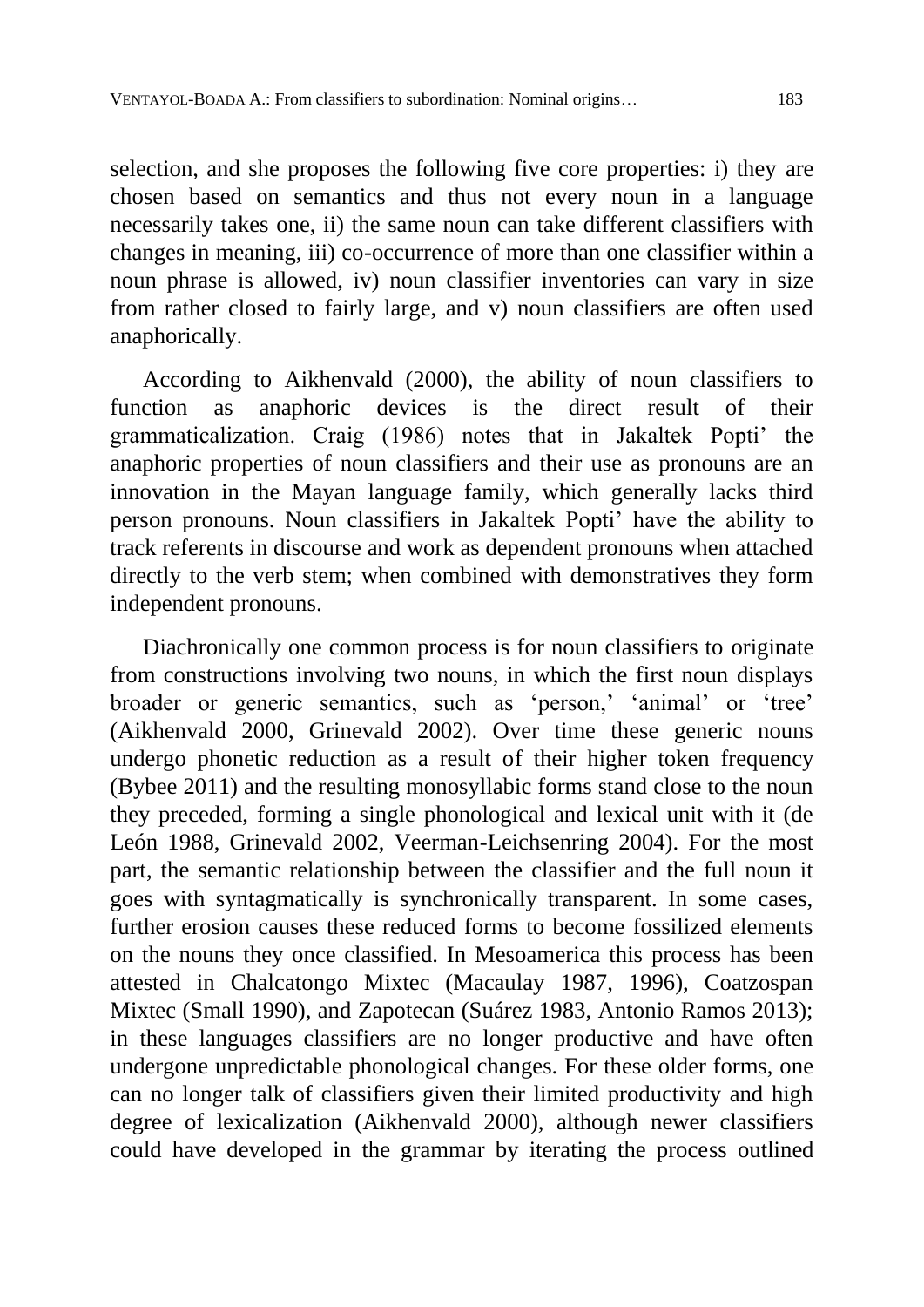above. Grinevald (2016) has documented this phenomenon in Jakaltek Popti', in which new noun classifiers have been added to the inventory for plastic and leather objects. This shows the importance of considering classifier systems both in a static and dynamic position on the grammaticalization cline.

In addition to this line of research on the history of nominal classification systems, other studies have found evidence that classifiers are involved in the grammaticalization of other morphosyntactic categories. Song (2005) argues that possessive classifiers have grammaticalized into benefactive markers in Oceanic languages. Similarly, Epps (2008) shows that in Hup (Nadahup, Brazil) the source of the future marker can be traced back to an incipient noun classifier system of nominal origin. Finally, Rose (2019) demonstrates that classifiers are an intermediate step that explains the development of nouns into applicatives in Mojeño Trinitario (Arawak, Bolivia).

This paper contributes to this growing number of studies that demonstrate the involvement of classifiers in the grammaticalization of other morphosyntactic functions. The following case study illustrates a grammaticalization pathway from nouns to classifiers, thence to third person pronouns, to relative pronouns, and to subordinators in *Tù'un na Nuu Sá Mátxíí Ntxè'è*, where all these functions remain present in the synchronic grammar. In the next section I offer a description of all the grams attested that display functions overlapping along this cline.

# **3. Grams with overlapping functions in Tù'un na Ñuu Sá Mátxíí Ntxèꞌè**

*Tù'un na Ñuu Sá Mátxíí Ntxè'è* is the Mixtec variety spoken in the community of San Martín Duraznos in Oaxaca (Mexico); it is part of the Mixtecan subgroup in the Otomanguean language family (Longacre 1957). There is a high degree of diversification across Mixtec varieties, and there is no agreement on how many varieties there may be (or if counting them is even possible), and where the boundaries among them lie (Josserand 1983: 119, Campbell 2017b). They tend to form dialect continua across the vast area they occupy (Jiménez Moreno 1962), which covers most of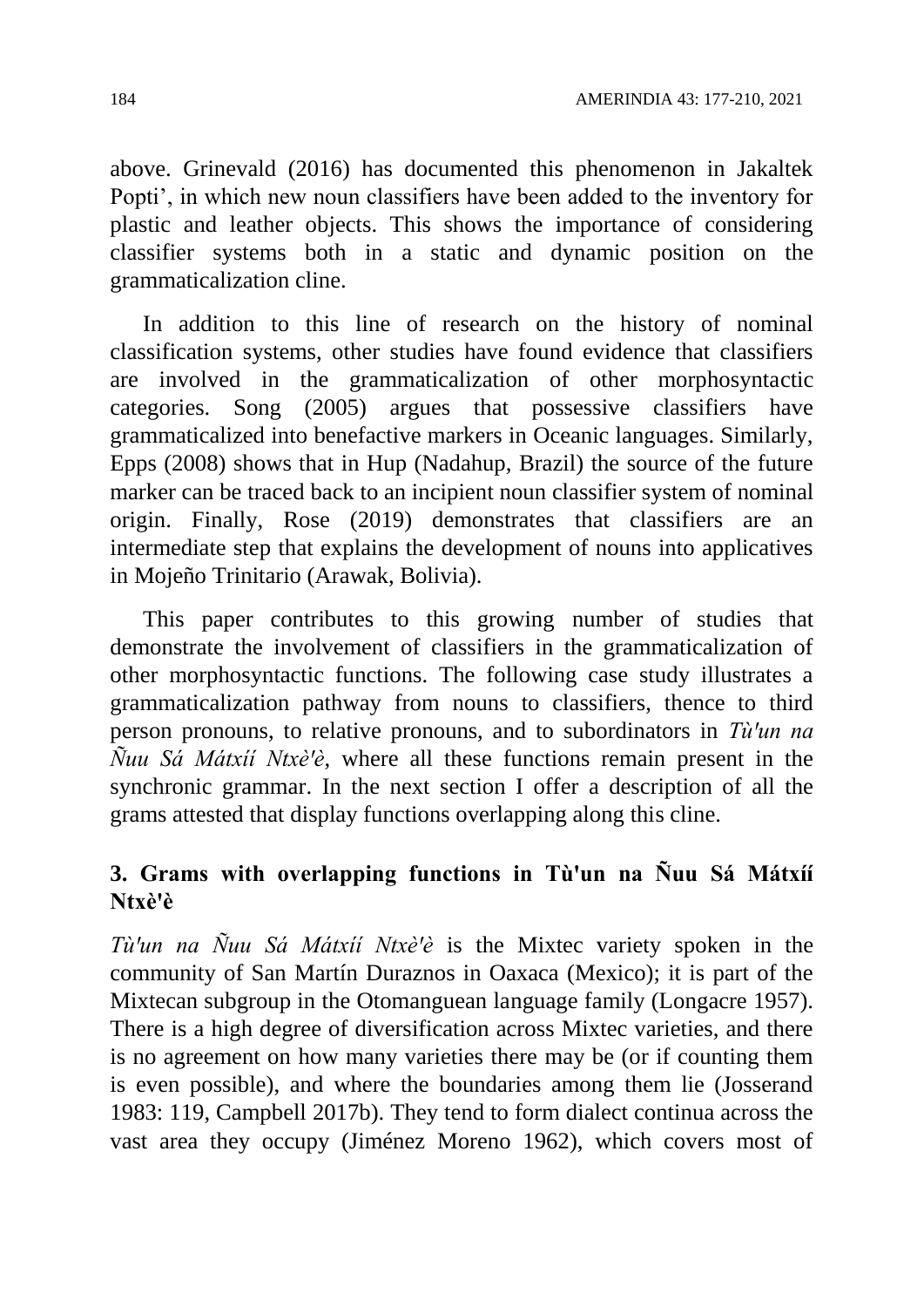western Oaxaca, parts of eastern Guerrero and some neighbouring areas in Puebla, Mexico. Varieties are often grouped by geographic area: Mixteca Alta, Mixteca Baja, and Mixteca de la Costa, but these are not linguistic groupings. From a linguistic perspective, the most extensive study that analyzes variation across Mixtec was carried out by Josserand in 1983. She surveyed lexical data from 120 villages where Mixtec is spoken and proposed 12 major dialectal clusters. *Tù'un na Ñuu Sá Mátxií Ntxè'è* belongs to the Southern Baja subgroup in Josserand's (1983) proposal.

Some typological features of syllable structure and word order are important for this study. The canonical shape of lexical roots in Mixtec is the bimoraic couplet (Pike 1948, Longacre 1957), with the mora being the tone-bearing unit. This structure is realized as two short vowels in disyllabic roots and as a long vowel in monosyllabic roots. For nouns, prosodic words with three or more mora can usually be analyzed as diachronically or synchronically morphologically complex. In terms of phrase structure, *Tù'un na Ñuu Sá Mátxíí Ntxè'è* is strongly head-initial: nouns precede adjectives, demonstratives, and relative clauses. The basic constituent order is VS/VAO, both with lexical NPs and pronominal enclitic arguments.

The analysis presented here is based on 8 monologic narratives<sup>2</sup> that were collected in 2018 in the context of documenting Mixtec varieties spoken in diaspora communities in Southern California. All the texts were recorded, transcribed, and analyzed as part of a graduate field methods class at UC Santa Barbara, and were spoken by the same person, my collaborator and member of the community Carmen Hernández Martínez. Each monologue is about two minutes long and they include personal stories, recipes, descriptions of daily activities, and retellings of major events in the community. In addition, elicitation was used to clarify the form of grams (*e.g.*, forms displaying segmental and suprasegmental variation) and their paradigmatic relation in different morphosyntactic environments. All elicited sentences were based on utterances in the narratives and not the contact language(s) and involved creating the appropriate semantic and pragmatic context in each case.

 $\overline{a}$ <sup>2</sup> The data will be publicly available at the end of 2021 *through* the Endangered Languages Archive (ELAR) at https://www.elararchive.org/dk0629*.*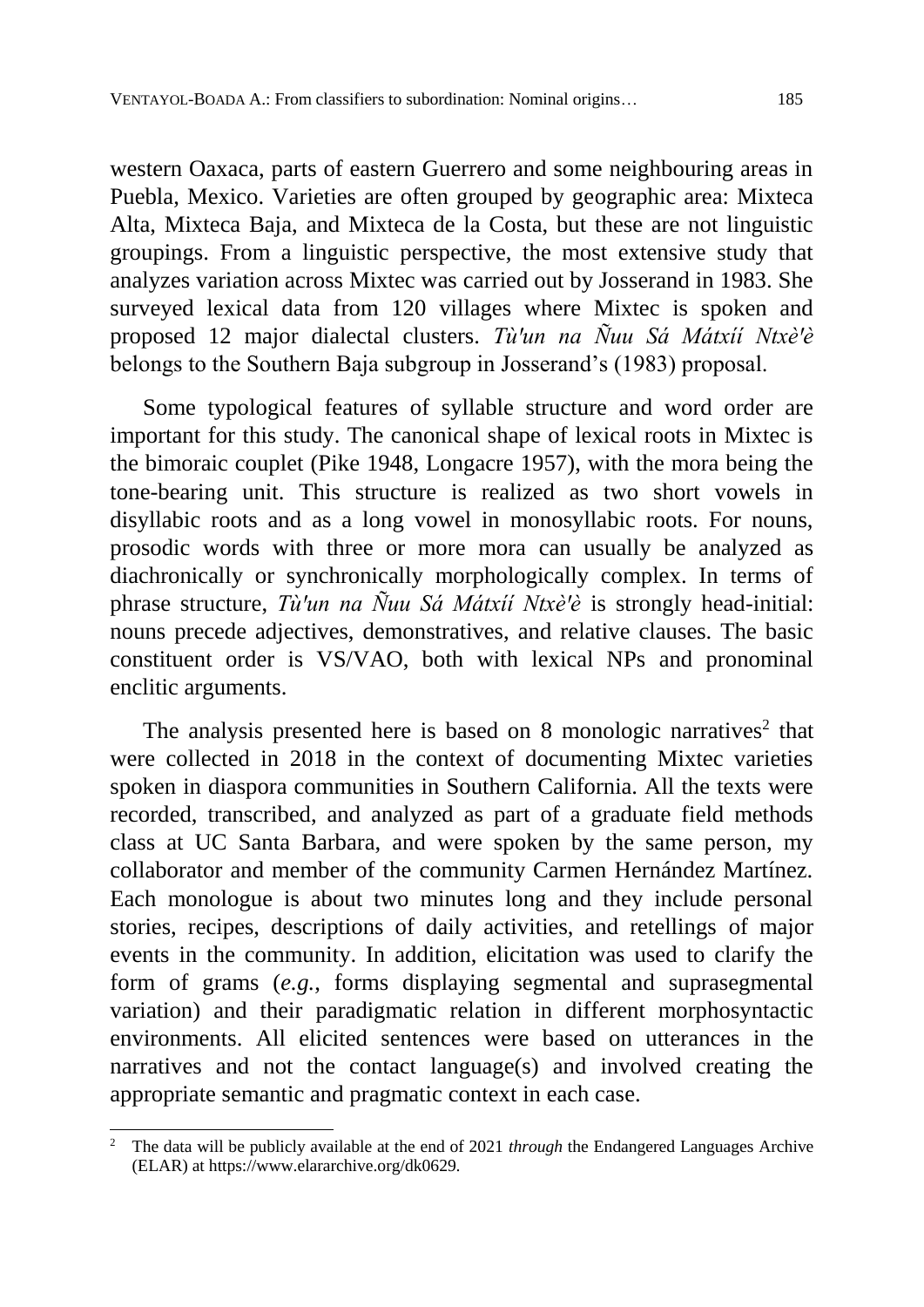## **3.1. Noun classifiers in Tù'un na Ñuu Sá Mátxíí Ntxè'è**

*Tù'un na Ñuu Sá Mátxíí Ntxè'è* has a set of seven noun classifiers that can occur preposed to nouns, as shown on Table 1. *Txà, ñá*, and *na* are used for human referents, whereas *txí*, *ntxà* and *tù* are used for non-human referents. In addition, *ñà* is used as a generic classifier, predominantly for nonhuman referents, but it can be used for human referents too when the gender of the referent is unknown.

| <b>Noun classifiers</b> | <b>Semantics</b>         |
|-------------------------|--------------------------|
| txà                     | Male human               |
| ñá                      | Female human             |
| na                      | Human (collective)       |
| ñà                      | Generic (usu. non-human) |
| txí                     | Animals & round objects  |
| ntxá                    | Liquids                  |
| tù                      | <b>Trees</b>             |

Table 1: Noun classifiers in Tù'un na Ñuu Sá Mátxíí Ntxè'è

The usage of noun classifiers tends to be highly conventionalized and idiosyncratic. The classifiers are chosen based on their semantics, and while some nouns can take different classifiers with changes in meaning, not every noun in the language takes one. For example, from the form *namúxikà* (CLF.H.PL=music: 'band') in example (8) below, a similar form with the male classifier *txà-múxikà* (CLF.M=music: 'male musician') can be elicited and is deemed acceptable, but the equivalent with the female classifier *ñá-múxikà* (CLF.F=music: 'female musician') is not; rather *ñá síká'a* is preferred (REL.F=CAUS:IPFV.make.noise lit. '[the one] who plays'). When adding non-human noun classifiers, the meaning, while still transparent, is not always predictable: *tú-múxikà* (CLF.TREE=music) for 'trumpet'.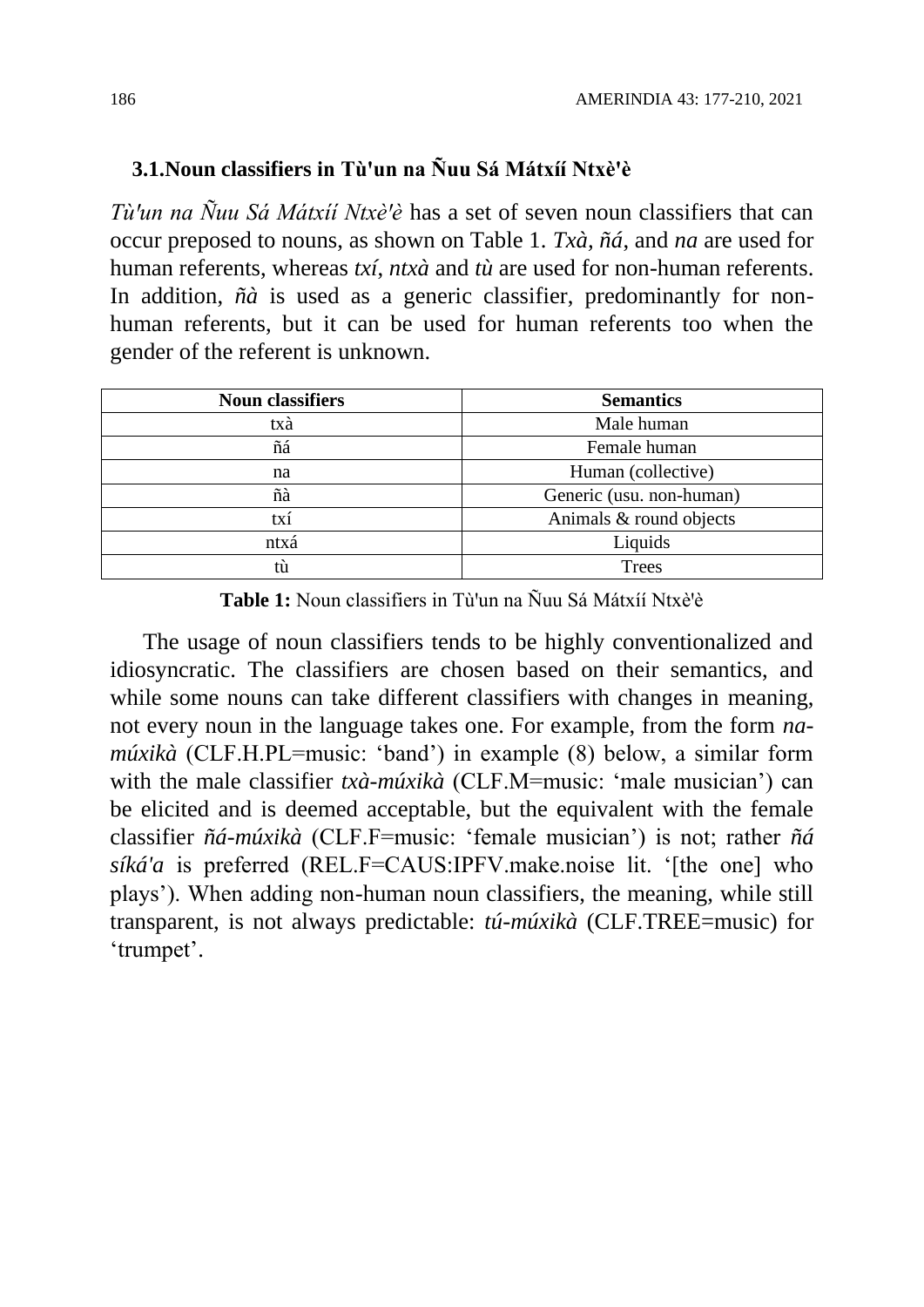| (8) | ta ñà sá'a-na kíí ña,      |                                                                 |                                |                 |            |  |  |  |  |  |
|-----|----------------------------|-----------------------------------------------------------------|--------------------------------|-----------------|------------|--|--|--|--|--|
|     | ta                         | ñà                                                              | sá'a=na                        | kíí             | ñа         |  |  |  |  |  |
|     | <b>CONJ</b>                | REL.GNR                                                         | $IPFV.do=3PL$                  | <b>IPFV.COP</b> | <b>SUB</b> |  |  |  |  |  |
|     | 'and what they do is that' |                                                                 |                                |                 |            |  |  |  |  |  |
|     |                            | ntíkí-na na-múxikà na síká'a.                                   |                                |                 |            |  |  |  |  |  |
|     | ntíkí=na                   |                                                                 | na=múxikà                      | na              | síká'a     |  |  |  |  |  |
|     |                            |                                                                 | IPFV.search=3PL CLF.H.PL=music | REL.H.PL        | POT.play   |  |  |  |  |  |
|     |                            | 'they look for a band that will play' (SMD-0004-FiestaPatronal) |                                |                 |            |  |  |  |  |  |

The diachronic origin of the noun classifiers is consistent with the cross-linguistic pattern outlined in Section 2 above involving constructions with two nouns, in which the first noun displays generic semantics. This structure is morphosyntactically tantamount to noun modifying constructions, in which the second noun restricts the meaning of the preceding one: *ntò'ò* 'basket (Sp: tenate)' > *ntò'ò shìtà* 'tortilla basket (Sp: tortillera).' Table 2 below summarizes the noun classifiers identified in *Tù'un na Ñuu Sá Mátxíí Ntxè'è*, their semantics, and their historical origins.

| <b>Noun classifiers</b> | <b>Semantics</b>         | <b>Historical origin</b>     |  |  |
|-------------------------|--------------------------|------------------------------|--|--|
| txà                     | Male human               | $tx\grave{a}a$ 'man'         |  |  |
| ñá                      | Female human             | $\tilde{n}a'\hat{a}$ 'woman' |  |  |
| na                      | Human (collective)       | Unkown                       |  |  |
| ñà                      | Generic (usu. non-human) | $\tilde{n}$ à'a 'thing'      |  |  |
| txí                     | Animals & round objects  | kitxì 'animal'               |  |  |
|                         |                          | $ntxivi$ 'egg'               |  |  |
| ntxá                    | Liquids                  | *ndute 'water'               |  |  |
| tù                      | Trees                    | itùn 'wood'                  |  |  |

**Table 2:** Noun classifiers in Tù'un na Ñuu Sá Mátxíí Ntxè'è and their historical origins

The proposed historical origin of the classifier *ntxá* for liquids is based on Josserand's (1983) reconstruction of the word for 'water' in Proto-Mixtec, which in this variety has been replaced by a different form: *txìkuìí*. Of all the classifier forms, *ntxá* is the least common, but it can be found in the word for 'soda': *ntxávìshì* (CLF.LQD:sweet).

The origin of the collective human classifier *na* is unclear and is potentially older than the other classifiers. Josserand (1983) documented a preposed *na*/*ña* form in the word for 'people' in almost all of the varieties she surveyed and thus included the classifier in her reconstruction of the word for Proto-Mixtec: \**yẽ yiwi?*. In *Tù'un na Ñuu Sá Mátxíí Ntxè'è* the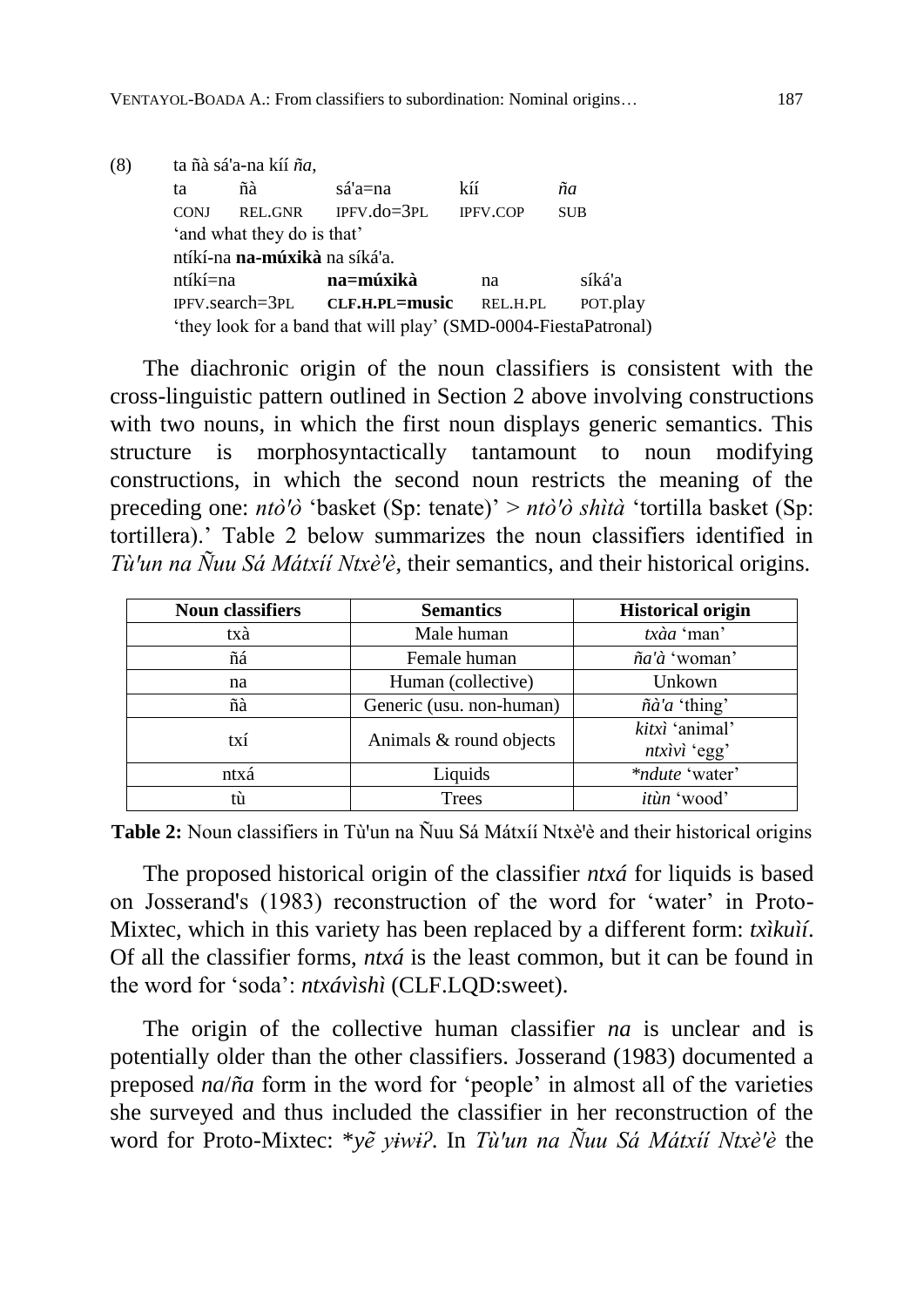classifier has fossilized in the word for 'people' *nà-yivi*, in which the second component is not semantically transparent and never attested on its own. When singular, the word is always preposed by a noun classifier: *txàyivi* 'male person,' *ñá-yivi* 'female person' or *ñà-yivi* (with the generic classifier) if the gender is unknown.

In addition, the classifier *txì* 'animal, round thing' is the result of a historical merger of the forms derived from *kitxì* 'animal' and *ntxìvì* 'egg,' a process that was already documented by Longacre (1957: 148) and attested in several Mixtec varieties (Macri 1983, de Ávila 2004). The classifier can be found fused into several words for animals (*txìna* 'dog,' *txìka* 'grasshopper,' *txìín* 'mouse,' *txìnì'ín* 'skunk,' *txìkáká* 'crow,' *txiñúmi* 'owl'), some fruits and vegetables that are prototypically round (*txíkuàá* 'orange,' *txìnana* 'tomato,' *txìkomi* 'garlic') and objects that are conceptualized as round (*txìntò'ò* CLF.RND:basket: 'pitcher,' *chìkàchí* CLF.RND:cotton: 'blanket' with *txì* becoming *chì* due to sibilant harmony).

Finally, there is an eighth form that is most likely related to the noun classifier system: *kà* presumably from *kàa* 'metal, bell.' This form is only attested preceding numerals to express time, as exemplified in example (9) below, and cannot be preposed to nouns. Its origin is likely related to church bells, which are metallic and are used to tell the time in small towns in Mexico, and the association between the object and material and its function. Given its limited productivity and high degree of idiosyncrasy in its usage, this form can be best understood as not participating in the noun classifier system, even if it is most likely related to it diachronically.

(9) nì ntxii lo'o ìntikò-ì xàà **kà**-ììnví ìntikò-ì nì ntxii lo'o ìntikòo=ì xàà **kà**=ììn=ví ìntikòo=ì MOD late little PFV.get.up=1SG already **CLF.METAL**=nine=until PFV.get.up=1SG 'I got up a little late; it was almost nine already when I got up' (SMD-0009-Jardín)

#### **3.2. Dependent and Independent Pronouns**

In *Tù'un na Ñuu Sá Mátxíí Ntxè'è* there is one set of dependent, pragmatically neutral pronouns in the grammar, summarized below in Table 3. Their host and the ordering of the dependent pronouns after it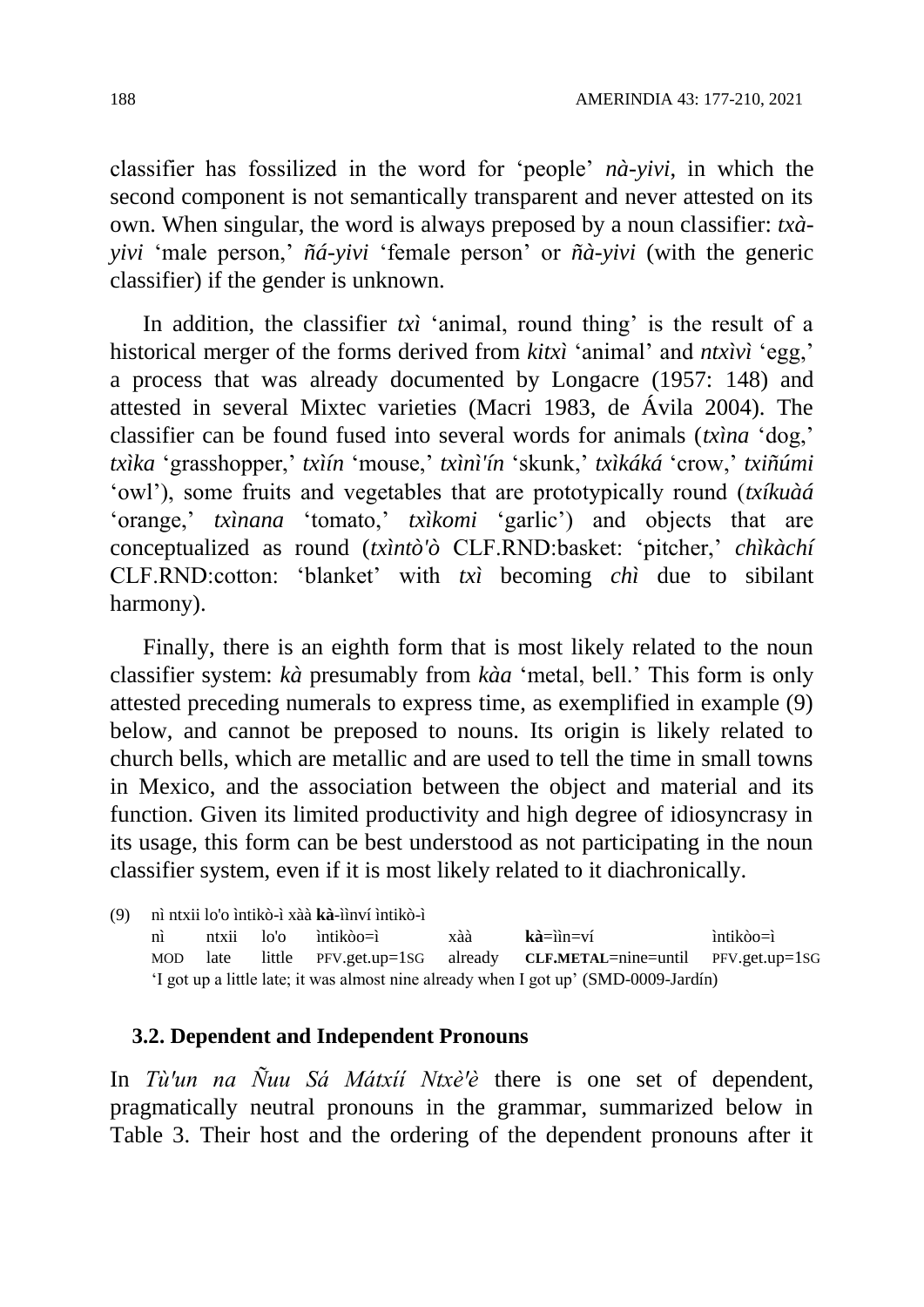indicate their syntactic function: S on intransitive verbs, A and P (in this order) on transitive verbs, subject on adjectival predicates, possessor on nouns, and obliques on relational nouns.

|                 |                 | <b>Singular</b> |                               | <b>Plural</b> |  |  |  |
|-----------------|-----------------|-----------------|-------------------------------|---------------|--|--|--|
|                 |                 |                 | <b>Exclusive:</b>             | -ntì          |  |  |  |
|                 | $1st$ person    | -ì              | <b>Inclusive:</b>             | -ó            |  |  |  |
|                 | <b>Informal</b> | -ún             |                               |               |  |  |  |
| $2nd$ person    | <b>Formal</b>   | -ní             |                               | -ntó          |  |  |  |
|                 | <b>Male</b>     | -rà             | Human:                        |               |  |  |  |
|                 | <b>Female</b>   | -ñá, -án        |                               | -na           |  |  |  |
| 3 <sup>rd</sup> | <b>Tree</b>     | -dún            |                               |               |  |  |  |
| person          | <b>Animal</b>   | -rí             |                               |               |  |  |  |
|                 | Liquid          |                 | -ntxá                         |               |  |  |  |
|                 | Generic         |                 | $-\tilde{n}$ à, $-\grave{a}n$ |               |  |  |  |

**Table 3:** Dependent pronouns forms in Tù'un na Ñuu Sá Mátxíí Ntxè'è

There is an uncanny resemblance between the third person dependent forms and the noun classifiers presented above. The differences attested can be explained in terms of morphophonology. For example, / $\frac{1}{k}$  and / $\frac{1}{k}$  in the pairs  $tx\hat{a} - r\hat{a}$  for males and  $tx\hat{i} - r\hat{j}$  for animals and round objects are often in complementary distribution, with the tap being restricted mostly to clitic-initial position and Spanish loanwords. Similarly, the female and generic third persons<sup>3</sup> have a reduced form with a single nasal vowel that is attested in rapid speech and with phonological hosts that have a CVʔV couplet structure. In this last case, the last vowel of the verbal stem is replaced by the reduced dependent pronoun; this process also takes place with first- and second-person dependent forms that do not have a consonant in their onset.

The ability of noun classifiers-turned-into-pronouns to mark possession on nouns is not uncommon (Grinevald 2000, 2002), and is often a result of their grammaticalization as anaphoric devices (Aikhenvald 2000). Examples (10-11) illustrate how third person pronouns have come to

 $\overline{a}$ <sup>3</sup> These female and generic third persons forms also display tonal variation: the female form is attested with a low tone (*ñà, àn*) and the generic with a high tone (*ñá, án*). These are due to morphophonological processes that are not fully understood yet and are beyond the scope of this paper. Evidence from the texts and verbal paradigms, however, suggests that these forms are distinct and not homophonous suprasegmentally: when the female third person bears a low tone, the generic form in that same environment takes a high tone.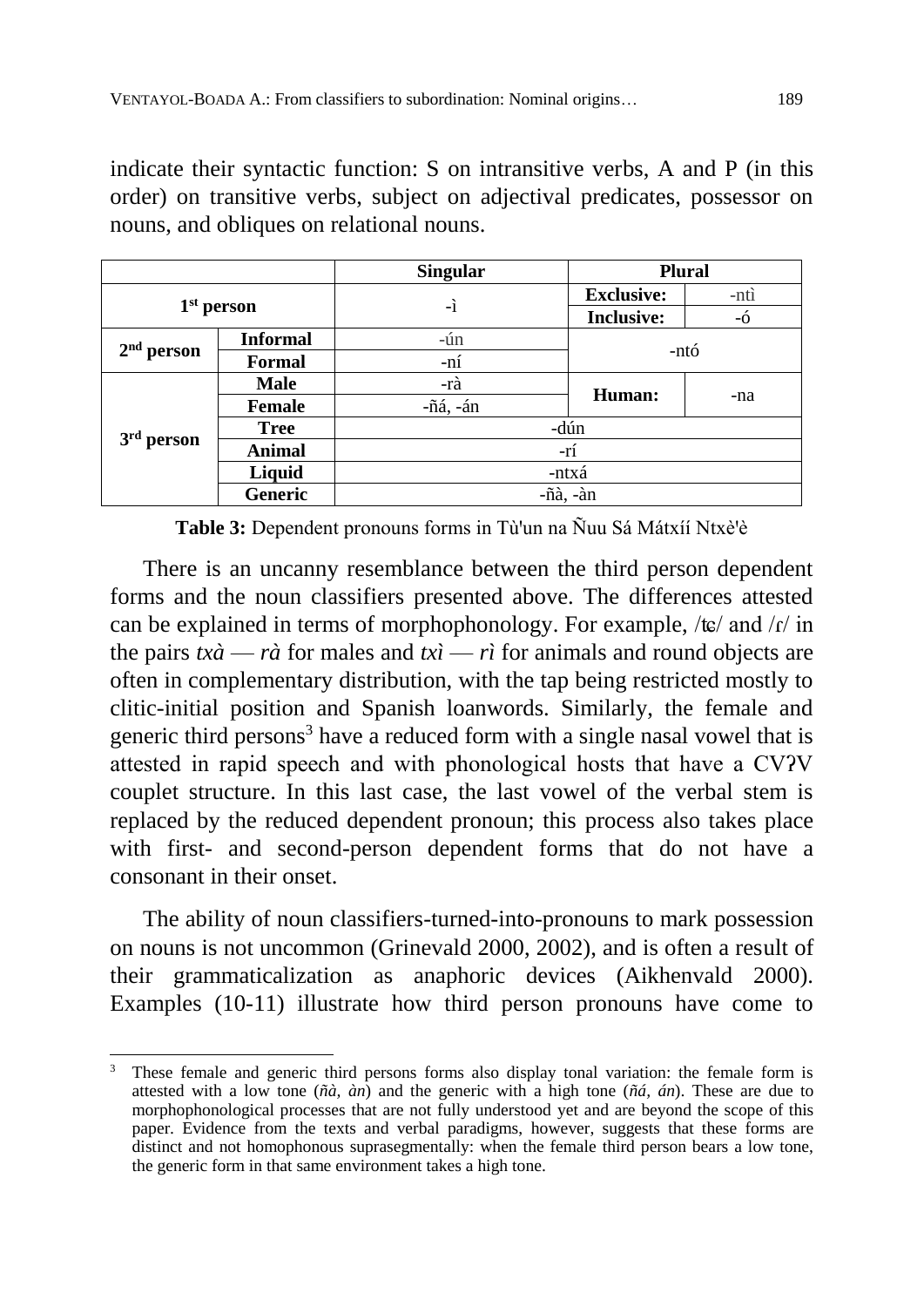function in the same way as first and second persons through analogy. The pronouns with possessor function are shown in bold. The pronoun and the corresponding NP cannot co-occur, and such examples are deemed ungrammatical, as exemplified in (12).

| (10) | ta ùnì kíí se'-ì                    |                                        |                                                                                       |            |                      |            |                               |            |  |             |
|------|-------------------------------------|----------------------------------------|---------------------------------------------------------------------------------------|------------|----------------------|------------|-------------------------------|------------|--|-------------|
|      | ta                                  | ùnì                                    | kíí                                                                                   | $se'e = i$ |                      |            |                               |            |  |             |
|      | CONJ three                          |                                        | IPFV.COP                                                                              |            | $offspring=1SG$      |            |                               |            |  |             |
|      |                                     |                                        | 'and I have three children' (lit 'and my children are three') (SMD-0003-Presentación) |            |                      |            |                               |            |  |             |
| (11) |                                     |                                        | ta nì ì kani-ì míí txìna kuíxín,                                                      |            |                      |            |                               |            |  |             |
|      | ta                                  | n <sub>i</sub>                         | <i>ikanii-ì</i>                                                                       |            | míí                  | txina      | kuíxín                        |            |  |             |
|      | <b>CONJ</b>                         |                                        | MOD PFV.hit=1SG                                                                       |            | <b>TOPZ</b>          | dog        | white                         |            |  |             |
|      | 'so I hit the white dog,'           |                                        |                                                                                       |            |                      |            |                               |            |  |             |
|      | ta sáàn ikán nì ìxinu-rí kuànu'ù-rì |                                        |                                                                                       |            | ve'e-rí              |            |                               |            |  |             |
|      | ta                                  | sáàn                                   | i=kán                                                                                 |            | nì                   | $ixinu=rf$ |                               | kuànu'ù=rì |  | $ve'e = ri$ |
|      | <b>CONJ</b>                         | then                                   | LOC=DEM.INV MOD                                                                       |            |                      |            | PFV.run=3ANML PFV.leave=3ANML |            |  | house=3ANML |
|      |                                     |                                        | 'and then it ran back to its house' (SMD-0007-AccidenteToby)                          |            |                      |            |                               |            |  |             |
| (12) |                                     |                                        | ta sáàn ikán nì ìxinu-rí (*txìna)                                                     |            |                      |            |                               |            |  |             |
|      | ta                                  | sáàn                                   | i=kán                                                                                 |            | $\overrightarrow{m}$ | $ixinu=rf$ |                               | $(*{t}x)$  |  |             |
|      | <b>CONJ</b>                         | then                                   | LOC=DEM.INV                                                                           |            |                      |            | MOD PFV.run=3ANML             | $(*dog)$   |  |             |
|      |                                     | 'and then it (the dog) ran' (elicited) |                                                                                       |            |                      |            |                               |            |  |             |

In addition to the dependent pronouns above, in *Tù'un na Ñuu Sá Mátxíí Ntxè'è* there is a set of independent pronouns that function as contrastive pronouns. These forms are summarized in Table 4 below. Morphologically, third person independent pronouns are formed by combining noun classifiers with one of the four demonstratives: *yó'o* (proximal), *jààn* (medial), *káa* (distal), and *kán* (invisible)<sup>4</sup> .

 $\overline{a}$ 

<sup>4</sup> The system of independent pronouns displays some additional asymmetries. First person plural inclusive and second person singular formal lack an independent form comparable to the other first and second persons. Rather, the forms documented are created with the topicalizer *míí*, a strategy that is also available to all the other persons. The forms derived with *míí* also carry a topic shift reading resulting from the topicalizer. Analyzing the full range of functions and environments in which the pronominal forms with *míj* occur is beyond the scope of this paper.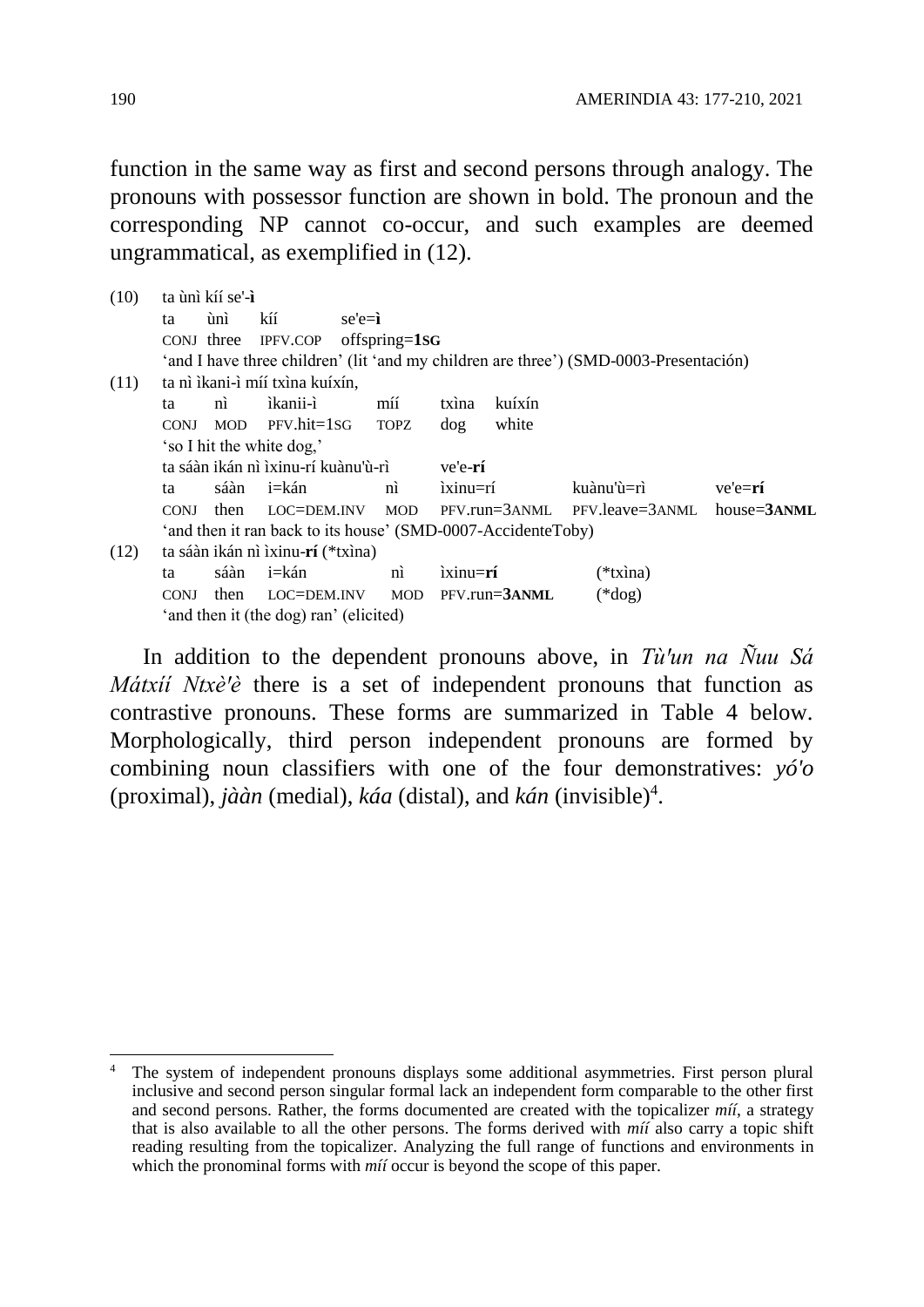|              |                 | <b>Plural</b>       |                   |                    |  |  |  |
|--------------|-----------------|---------------------|-------------------|--------------------|--|--|--|
|              | $1st$ person    | yì'ì                | <b>Exclusive:</b> | ntì'ì              |  |  |  |
|              |                 |                     | <b>Inclusive:</b> | míí-ó              |  |  |  |
| $2nd$ person | <b>Informal</b> | yó'ó                | ntó'ó             |                    |  |  |  |
|              | <b>Formal</b>   | míí-ní              |                   |                    |  |  |  |
|              | <b>Male</b>     | $tx\grave{a} = DEM$ | Human:            | $n\grave{a} = DEM$ |  |  |  |
|              | <b>Female</b>   | ñá=DEM              |                   |                    |  |  |  |
| person       | <b>Tree</b>     |                     | tú=DEM            |                    |  |  |  |
|              | <b>Animal</b>   | txí=DEM, rí=DEM     |                   |                    |  |  |  |
|              | Liquid          | ntxá=DEM            |                   |                    |  |  |  |
|              | <b>Generic</b>  |                     | ñà=DEM            |                    |  |  |  |

**Table 1:** Independent pronouns forms in Tù'un na Ñuu Sá Mátxíí Ntxè'è

## **3.3.Relative pronouns**

In *Tù'un na Ñuu Sá Mátxíí Ntxè'è* relative clause constructions can be headed or headless. In headed relative clauses, the head precedes the relative clause. The relativizing strategy attested in the data display relative pronouns based on the noun classifier system, with some different tonal realizations in some cases. Relative clauses with a general subordinator and a gap strategy as in Chalcatongo Mixtec (Macaulay 1996) or with interrogative pronouns as in Nieves and Melchor Ocampo Mixtec (Caponigro *et al.* 2013) are not attested in the texts, but they might occur in specific contexts that are not yet identified. The choice of the relativizer in *Tù'un na Ñuu Sá Mátxíí Ntxè'è* is based on the semantics of the relativized noun. In (13) the relativized noun is *txìna-ì* 'my dog' and thus the relative pronoun takes the form of the animal classifier *txí*, whereas in (14) the relative pronoun is the female classifier since the relativized noun is the speaker's sister. Both examples show that the pronominal element coreferential with the head noun appears only clause-initially and does not appear again following the verb as in non-subordinate clauses (see example 11 for comparison).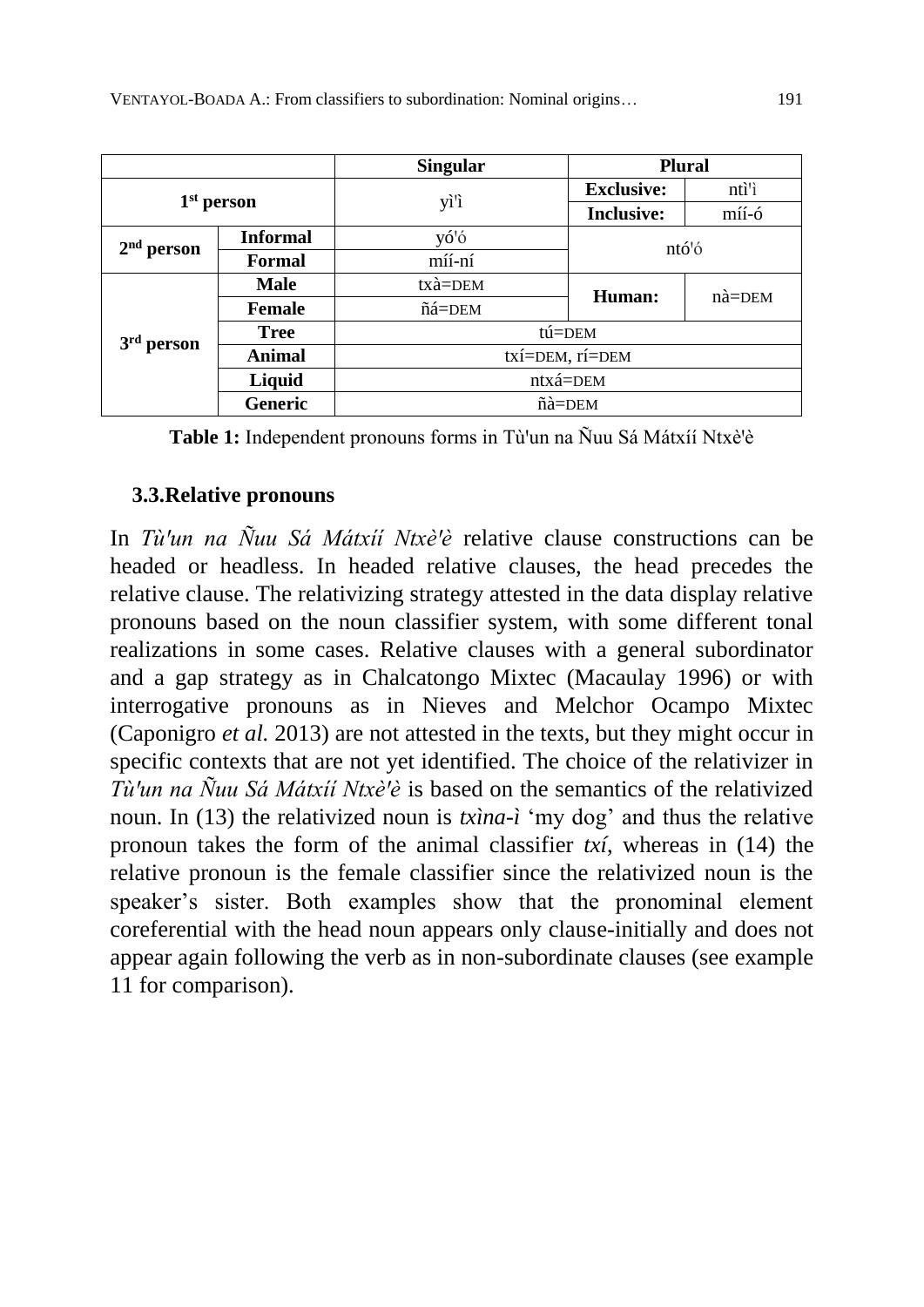| (13) |           | vitxi na ntíkani-ì nùù Júlíá,                                                 |            |                    |            |                            |    |                 |     |                  |                |      |
|------|-----------|-------------------------------------------------------------------------------|------------|--------------------|------------|----------------------------|----|-----------------|-----|------------------|----------------|------|
|      | vitxi     | na                                                                            | ntíkani-ì  |                    | nùù        | Júlíá                      |    |                 |     |                  |                |      |
|      | today     | <b>MOD</b>                                                                    |            | $IPFV. tell = 1SG$ | face       | Julia                      |    |                 |     |                  |                |      |
|      |           | 'today I'm going to tell Julia,'                                              |            |                    |            |                            |    |                 |     |                  |                |      |
|      |           | <i>ña</i> kíí <i>ña</i> nì ìnto'o txìna-ì <b>txí</b> naní Tóví.               |            |                    |            |                            |    |                 |     |                  |                |      |
|      | ña        | kíí                                                                           | ña         | nì                 | into'o     | $tx$ ina $=$ i             |    | txí             |     | naní             |                | Tóví |
|      | REL.GNR   | <b>IPFV.COP</b>                                                               | <b>SUB</b> | <b>MOD</b>         | PFV.happen | $dog=1SG$                  |    | <b>REL.ANML</b> |     |                  | IPFV.be.called | Toby |
|      |           | 'what it is that happened to my dog Toby' (SMD-0007-AccidenteToby)            |            |                    |            |                            |    |                 |     |                  |                |      |
| (14) |           | so yoó tiki inkà kì'v-ì ñà íin Tijuáná,                                       |            |                    |            |                            |    |                 |     |                  |                |      |
|      | <b>SO</b> | <b>VOÓ</b>                                                                    | tiki       | inkà               | kì'vi≡ì    |                            | ñà |                 | íin |                  | Tijuáná        |      |
|      | but.      | there is                                                                      | also       | other              |            | $same. sex. sibling = 1SG$ |    | REL.SG.F        |     | <b>IPFV.live</b> | Tijuana        |      |
|      |           | 'but there's also my other sister who lives in Tijuana' (SMD-0012-VisitaMamá) |            |                    |            |                            |    |                 |     |                  |                |      |

Further evidence that the choice of relative pronoun is based on the semantics of the relativized noun comes from elicitation: by changing the referent from *yìkì* 'plant' in (15) to *itùn* 'tree' in (16) the relative pronoun changes from the generic noun classifier to the tree form.

| (15) | nì ìtu'un shina-ì ntxikuíí yìkì ñà xàà vèe íchì |                                                                         |               |          |       |                                                                                |         |         |                 |  |  |
|------|-------------------------------------------------|-------------------------------------------------------------------------|---------------|----------|-------|--------------------------------------------------------------------------------|---------|---------|-----------------|--|--|
|      | nì                                              | ìtu'un                                                                  | shina=ì       | ntxìkuií | vìkì  | ñà                                                                             | xàà     | vèe     | íchì            |  |  |
|      | <b>MOD</b>                                      | PFV.grab                                                                | $first = 1SG$ | all      | plant | <b>REL.GNR</b>                                                                 | already | AUX.COS | IPFV.dry        |  |  |
|      |                                                 |                                                                         |               |          |       | 'but first I grabbed all the herbs that were already drying' (SMD-0009-Jardín) |         |         |                 |  |  |
| (16) |                                                 | nì ìtu'un shina-ì ntxikuíí itùn <b>tú</b> xàà vèe íchì                  |               |          |       |                                                                                |         |         |                 |  |  |
|      | nì                                              | itu'un                                                                  | $shina = i$   | ntxikuií | itún  | tú                                                                             | xàà     | vèe     | íchì            |  |  |
|      | <b>MOD</b>                                      | PFV.grab                                                                | $first = 1SG$ | all      | tree  | <b>REL.TREE</b>                                                                | already | AUX.COS | <b>IPFV.drv</b> |  |  |
|      |                                                 | 'but first I grabbed all the trees that were already drying' (elicited) |               |          |       |                                                                                |         |         |                 |  |  |

Examples (13) through (16) above all show relativizing on subjects. Relativizing on objects with the same strategy is also possible, exemplified in (17). The data also show an example of relativizing a possessor: in (18) the relative clause is introduced by the human plural form *na*, the possessor of the head *txìna* 'dog' and subject of the subordinate clause, instead of the animal classifier *txí* as in (13). More texts are necessary, however, to confirm the positions on the Accessibility Hierarchy (Keenan & Comrie 1977) that can be relativized.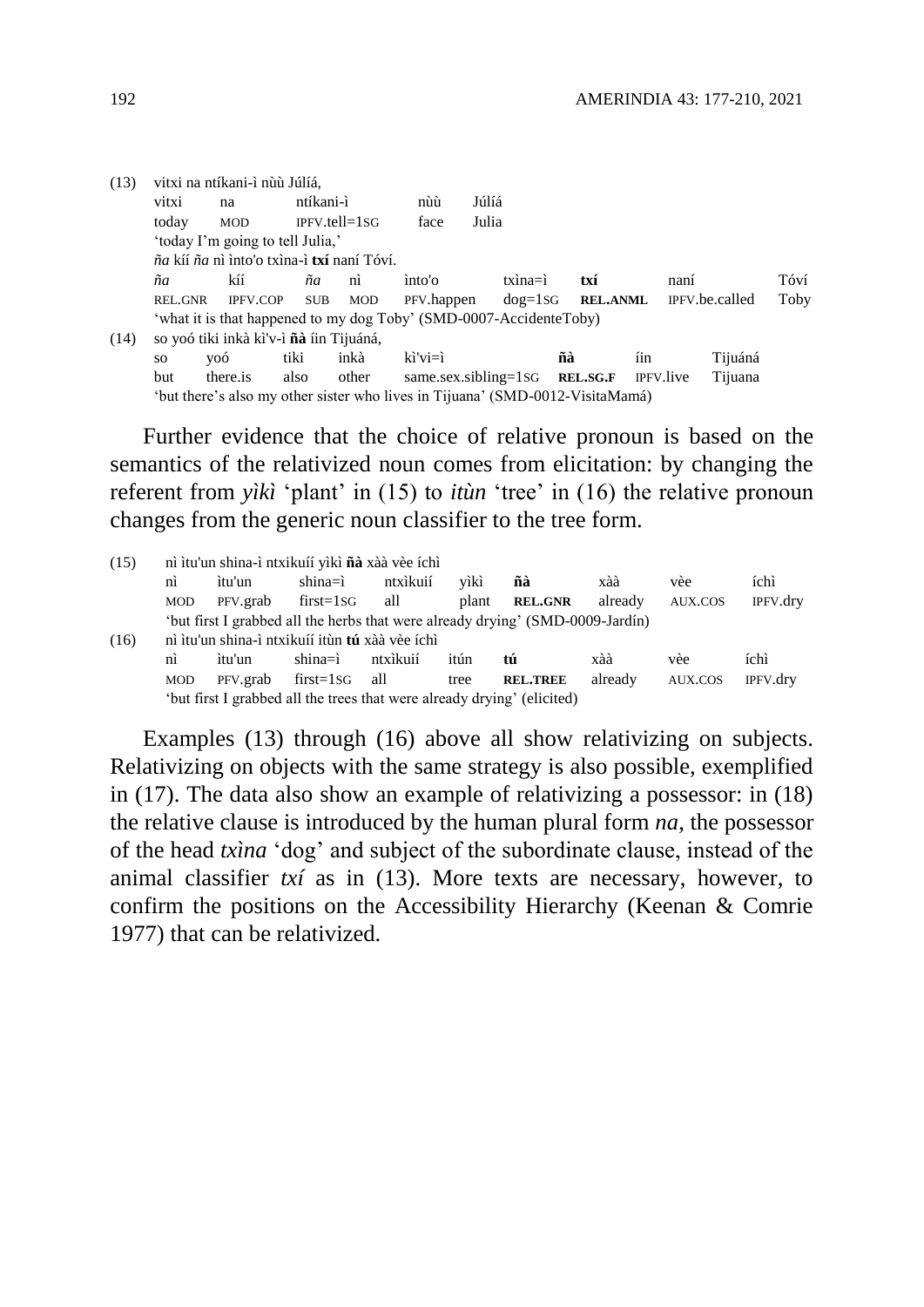```
(17) vitxi na ntíkani-ì nùù txà iyàn
     vitxi na ntíkani=ì nùù txà iyàn
     today MOD POT.tell=1SG face CLF.M Yi-Yang
     'today I'm going to tell Yi-Yang,'
     ña kíí ñà kuchúun-nti ta súvà'a-nti
     ña kíí ñà kuchúun=nti ta súvà'a=nti
     REL.GNR IPFV.COP SUB IPFV.USE=1PL.EXCL CONJ MAKE=1PL.EXCL
     'what it is that we use when we make'
     síin síin nùú kò'ò komídá ñà xíxá'àn-va-ó
     síin síin nùú kò'ò komídá ñà xíxá'an=va=ó
     different different type plate food REL.GNR IPFV.eat=ADD=1PL.INCL
     'the many different types of dishes that we eat' (SMD-0008-Hierbas)
(18) ìnkà txìna ká'nu na ntóo,
     ìnkà txìna ká'nu na ntóo,
     other dog big REL.H.PL IPFV.COP
     'another big dog whose owners live'
     yatxi míí nùù ntóo-nti ikán,
     yatxi míí nùù ntóo=nti i=kán,
     near TOPZ FACE IPFV.COP=1PL.EXCL LOC=DEM.INV
     'in front of where we live there,'
     nì ìxàà-rì ve'-ì,
     nì ìxàà=rì ve'e=ì,
     MOD PFV.arrive=3ANML house=1SG
     'it arrived at my house' (SMD-0007-AccidenteToby)
```
Incidentally, these two examples also display the development of bodyparts like *nùù* 'face' into prepositions (17) and subordinating conjunctions (18), a process that is well attested in Otomanguean languages (Brugman & Macaulay 1986, Hollenbach 1995b, Lillehaugen 2004).

Headless relative clause constructions also use the noun classifier forms as relative pronouns. In (19-20) the relative pronoun takes the form of the male noun classifier *txà* since the head (or domain nominal) is male, although headless relative clauses do not typically refer anaphorically to a noun phrase previously mentioned in the discourse. A nominal head for the headless relative clause can be elicited (21) as long as the head is not the source lexical item of the relativizer: \**txàa txà* 'man REL.M' is deemed ungrammatical.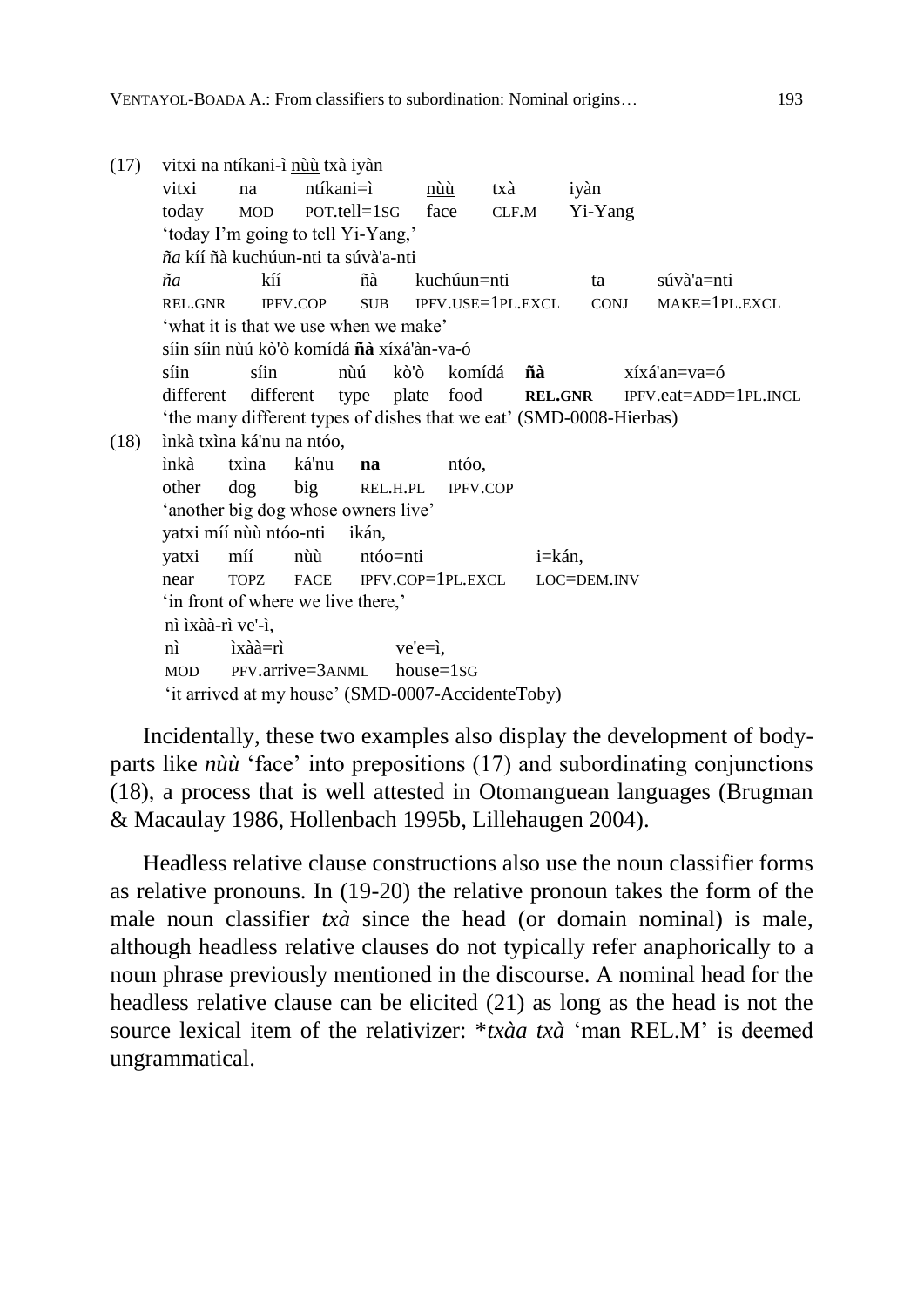| (19) |             | ta ikán kíí nùù nì ìxìni-ì <b>txà</b> kíí tátà se'-ì                                        |                 |      |                |                       |                 |                 |                  |  |  |  |
|------|-------------|---------------------------------------------------------------------------------------------|-----------------|------|----------------|-----------------------|-----------------|-----------------|------------------|--|--|--|
|      | ta          | ikán                                                                                        | kíí             | nùù  | nì             | $ixini = i$           | txà             | kíí             | tátà             |  |  |  |
|      | <b>CONJ</b> | LOC=DEM.INV                                                                                 | <b>IPFV.COP</b> | face | <b>MOD</b>     | $PFV.$ see $=$ 1 $SG$ | REL.SG.M        | <b>IPFV.COP</b> | father           |  |  |  |
|      | $se'e = i$  |                                                                                             |                 |      |                |                       |                 |                 |                  |  |  |  |
|      |             | offspring=1sG                                                                               |                 |      |                |                       |                 |                 |                  |  |  |  |
|      |             | 'and there is where I met (the one) who is the father of my children' (SMD-0011-MiHistoria) |                 |      |                |                       |                 |                 |                  |  |  |  |
| (20) |             | ta ikán kíí nùù nì ìxìni-ì <b>txà</b> ìxà'àn Nùùntóvá                                       |                 |      |                |                       |                 |                 |                  |  |  |  |
|      | ta          | ikán                                                                                        | kíí             | nùù  | n <sub>i</sub> | ixini=ì               | txà             | ìxà'àn          | Nùùntóvá         |  |  |  |
|      | <b>CONJ</b> | LOC=DEM.INV                                                                                 | <b>IPFV.COP</b> | face | <b>MOD</b>     | $PFV.$ see $=$ 1 $SG$ | <b>REL.SG.M</b> |                 | PFV leave Oaxaca |  |  |  |
|      |             | 'and there is where I met (the one) who left to Oaxaca' (elicited)                          |                 |      |                |                       |                 |                 |                  |  |  |  |
| (21) |             | ta ikán kíí nùù nì ìxìni-ì <b>txà-múxìkà txà</b> ìxà'àn Nùùntóvá                            |                 |      |                |                       |                 |                 |                  |  |  |  |
|      | ta          | ikán                                                                                        | kíí             | nùù  | nì             | $ixini=i$             | txà=múxìkà      |                 | txà              |  |  |  |
|      | <b>CONJ</b> | LOC=DEM.INV                                                                                 | <b>IPFV.COP</b> | face | <b>MOD</b>     | $PFV.$ see $=$ 1 $SG$ | CLF.M=music     |                 | <b>REL.SG.M</b>  |  |  |  |
|      | ìxà'àn      | Nùùntóvá                                                                                    |                 |      |                |                       |                 |                 |                  |  |  |  |
|      | PFV.leave   | Oaxaca                                                                                      |                 |      |                |                       |                 |                 |                  |  |  |  |
|      |             | 'and there is where I met the (male) musician who left to Oaxaca' (elicited)                |                 |      |                |                       |                 |                 |                  |  |  |  |
|      |             |                                                                                             |                 |      |                |                       |                 |                 |                  |  |  |  |

Headless relative clauses are a productive strategy for coining new terms. Over time they can become conventionalized and lexicalize. The word *ñà-txítxìin* (REL.GNR=IPFV.paste) for 'glue' in (22) is a good example of this process. Other examples of documented cases include *txàkuì'na* (REL.M=IPFV.steal for 'thief'), *txà-síkua'a* (REL.M=IPFV.study for 'student'), and *ñá-síká'a* (REL.F=CAUS:IPFV.make.noise for 'female musician')<sup>5</sup>.

| (22) | sayá'a <b>ñà</b> -txítxìin jààn nù-ìn |                                                  |         |                                 |  |  |  |  |  |  |
|------|---------------------------------------|--------------------------------------------------|---------|---------------------------------|--|--|--|--|--|--|
|      | sa-yá'a                               | $\tilde{\mathbf{n}}\tilde{\mathbf{a}}$ =txítxiin | jààn    | $n\grave{u}\grave{u}=\grave{u}$ |  |  |  |  |  |  |
|      | CAUS-IPFV.pass                        | REL.GNR=IPFV.paste                               | MED.DEM | face=1SG                        |  |  |  |  |  |  |
|      | 'pass me the glue' (elicited)         |                                                  |         |                                 |  |  |  |  |  |  |

Headless relative clauses are also common with quantified expressions and numerals, as exemplified in (23). The semantics of the relativized noun are still accessible in headless relative clauses, and alternative relative pronouns can be elicited based on spoken utterances by creating the appropriate semantic context (24-26).

 $\overline{a}$ 

<sup>5</sup> Hollenbach (1995a) analyzes similar examples in the varieties of Mixtec, Trique and Cuicatec that she surveyed as nominalizations. However, there does not seem to be enough evidence in Tù'un na Ñuu Sá Mátxíí Ntxèꞌè to suggest these examples are structurally different from headless relative clauses. Proposing a distinct function in these examples would require two identical sets of forms, one with a nominalizing function and the other with a relativizing one. Further evidence that these are best analyzed as lexicalized subordinate clauses comes from other new terms coined with the same strategy but introduced by body-parts (*e.g.*, *nùù* 'face') turned into conjunctions: *nùù kásún páàn* (SUB=IPFV.get.toasted-bread for 'toaster'), *nùù xíkutxíyá'á-na* (SUB=IPFV.swing=3PL for 'hammock').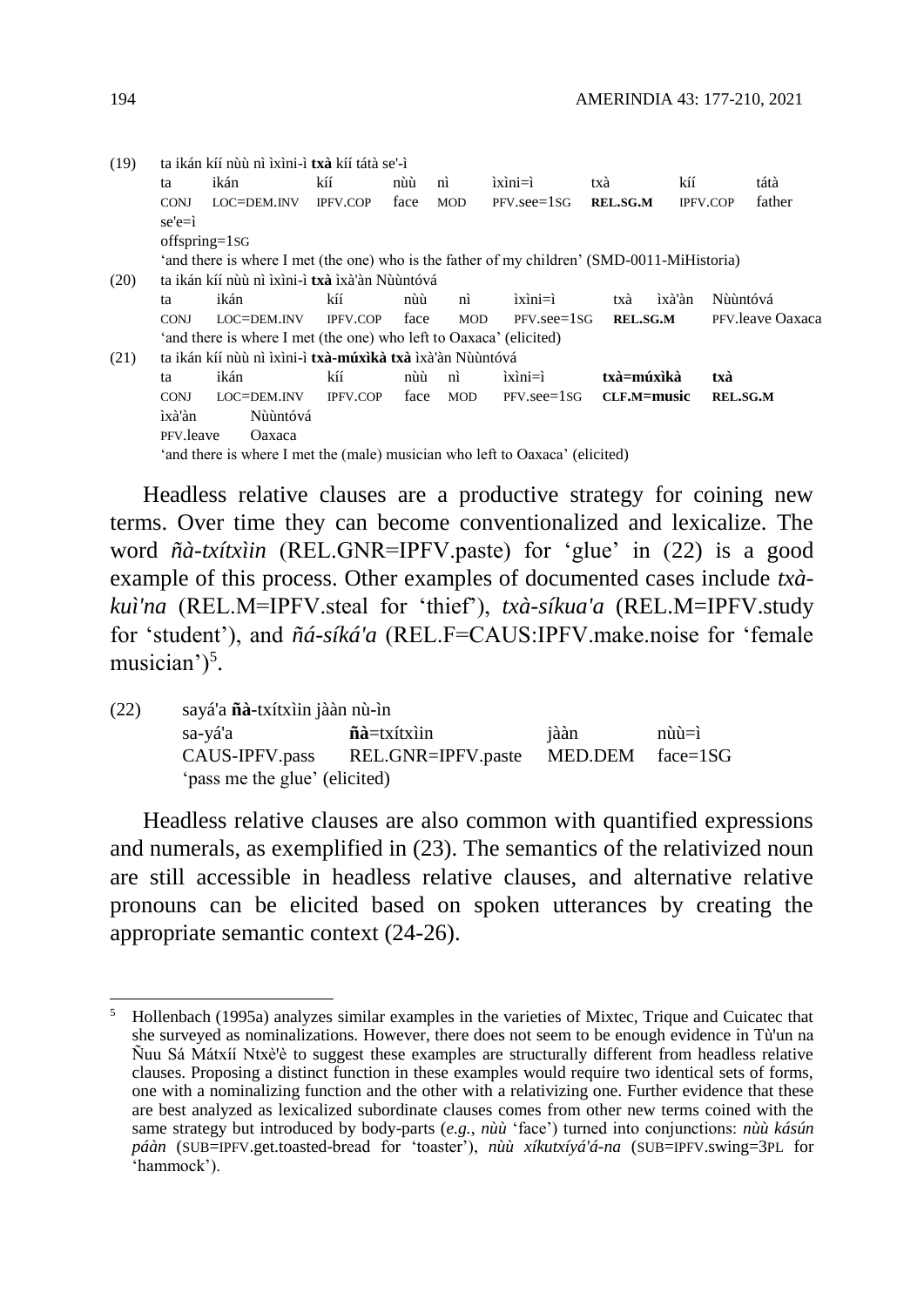| (23) | ñàkán kíí ntxikuíí <b>ña</b> kúníñú'-àn,                                   |      |                            |                 |                |                                                                        |          |       |        |  |  |  |  |
|------|----------------------------------------------------------------------------|------|----------------------------|-----------------|----------------|------------------------------------------------------------------------|----------|-------|--------|--|--|--|--|
|      | ñà=kán                                                                     | kíí  |                            | ntxìkuíí<br>ña  |                | kúníñú'ú=àn                                                            |          |       |        |  |  |  |  |
|      | 3GNR=DEM.INV                                                               |      | all<br><b>IPFV.COP</b>     |                 | <b>REL.GNR</b> | POT.need=3sG.F                                                         |          |       |        |  |  |  |  |
|      | 'that is everything that she will need'                                    |      |                            |                 |                |                                                                        |          |       |        |  |  |  |  |
|      | távà na koan sùvà'-án iin <b>ña</b> kíí ntxéi kuáán                        |      |                            |                 |                |                                                                        |          |       |        |  |  |  |  |
|      | távà<br>na                                                                 | koan |                            | súvà'a=án       | iin.           | ña                                                                     | kíí      | ntxéi | kuáán  |  |  |  |  |
|      | <b>MOD</b><br><b>CONJ</b>                                                  |      | POT.be.able POT.make=3sG.F |                 | one            | REL.GNR                                                                | IPFV.COP | mole  | yellow |  |  |  |  |
|      | 'to be able to make one mole amarillo' (SMD-0005-ArrozAmarillo)            |      |                            |                 |                |                                                                        |          |       |        |  |  |  |  |
| (24) | sántuvi-ná ntxikuíí <b>ña</b> kuchúún-na                                   |      |                            |                 |                |                                                                        |          |       |        |  |  |  |  |
|      | sá-ntuvi=ná                                                                |      | ntxikuíí<br>ña             |                 |                | kuchúún=na                                                             |          |       |        |  |  |  |  |
|      | CAUS-IPFV.clean=3PL                                                        |      | all                        | <b>REL.GNR</b>  |                | POT.use=3PL                                                            |          |       |        |  |  |  |  |
|      |                                                                            |      |                            |                 |                | 'they prepare everything that they will use' (SMD-0004-FiestaPatronal) |          |       |        |  |  |  |  |
| (25) | sántuvi-ná ntxikuíí tù kuchúún-na                                          |      |                            |                 |                |                                                                        |          |       |        |  |  |  |  |
|      | sá-ntuvi=ná                                                                |      | ntxikuíí                   | tù              |                | kuchúún=na                                                             |          |       |        |  |  |  |  |
|      | $CAUS-IPFV$ .clean= $3PL$                                                  |      | all                        | <b>REL.TREE</b> |                | $POT.use = 3PL$                                                        |          |       |        |  |  |  |  |
|      | 'they prepare all [trees/wood] that they will use' (elicited)              |      |                            |                 |                |                                                                        |          |       |        |  |  |  |  |
| (26) | sántuvi-ná ntxikuíí <b>txí</b> kuchúún-na                                  |      |                            |                 |                |                                                                        |          |       |        |  |  |  |  |
|      | sá-ntuvi=ná                                                                |      | ntxikuíí                   | txí             |                | kuchúún=na                                                             |          |       |        |  |  |  |  |
|      | CAUS-IPFV.clean=3PL                                                        |      | all                        | <b>REL.RND</b>  |                | $POT.use = 3PL$                                                        |          |       |        |  |  |  |  |
|      | 'they prepare all [round fruits/vegetables] that they will use' (elicited) |      |                            |                 |                |                                                                        |          |       |        |  |  |  |  |

Arguably, examples (23-26) could be analyzed as having a light head (Citko 2004). It is unclear, however, whether these quantified expressions can have a pronominal reading without the following noun phrase. In the data, they always appear preceding a lexical noun phrase (27), a classifier turned into pronoun (28), or a headless relative clause as exemplified above.

| (27) | ta kixa'á ntataka ntxikuíí na-ve'e mátómá                               |                                                                             |                        |          |         |                |             |              |  |  |  |
|------|-------------------------------------------------------------------------|-----------------------------------------------------------------------------|------------------------|----------|---------|----------------|-------------|--------------|--|--|--|
|      | ta                                                                      | kixa'á                                                                      | ntataka                | ntxikuíí | na=ve'e |                | mátómá      |              |  |  |  |
|      | <b>CONJ</b>                                                             | IPFV.start                                                                  | IPFV.gather <b>all</b> |          |         | CLF.H.PL=house | stewardship |              |  |  |  |
|      |                                                                         | 'All people from the stewardship start gathering' (SMD-0004-FiestaPatronal) |                        |          |         |                |             |              |  |  |  |
| (28) | nì ìkà'-ìn jí'-án ña na súvà'-án i-an ki'-ìn                            |                                                                             |                        |          |         |                |             |              |  |  |  |
|      | nì                                                                      | ìkà'àn=ì                                                                    | jí'in=án               | ña       | na      | súvà'a=án      |             | iin=an       |  |  |  |
|      | <b>MOD</b>                                                              | $PFV.\text{speak}=1\text{SG}$ with=3sG.F SUB                                |                        |          | MOD     | POT.make=3sG.F |             | $one = 3GNR$ |  |  |  |
|      | $\text{ki}'\text{in}=\text{i}$                                          |                                                                             |                        |          |         |                |             |              |  |  |  |
|      | $POT.grab = 1SG$                                                        |                                                                             |                        |          |         |                |             |              |  |  |  |
|      | 'I told her that she could make one [bag] for me' (SMD-0012-VisitaMamá) |                                                                             |                        |          |         |                |             |              |  |  |  |

In the texts the most common relativizer attested in both relative clause constructions is the form *ñà*. This is unsurprising given that its origin can be traced back to the word *ñà'a* 'thing' and that it has developed into a generic classifier and pronoun. The generic semantics of *ñà* is most likely the reason why it is the only relative pronoun attested in pseudo-cleft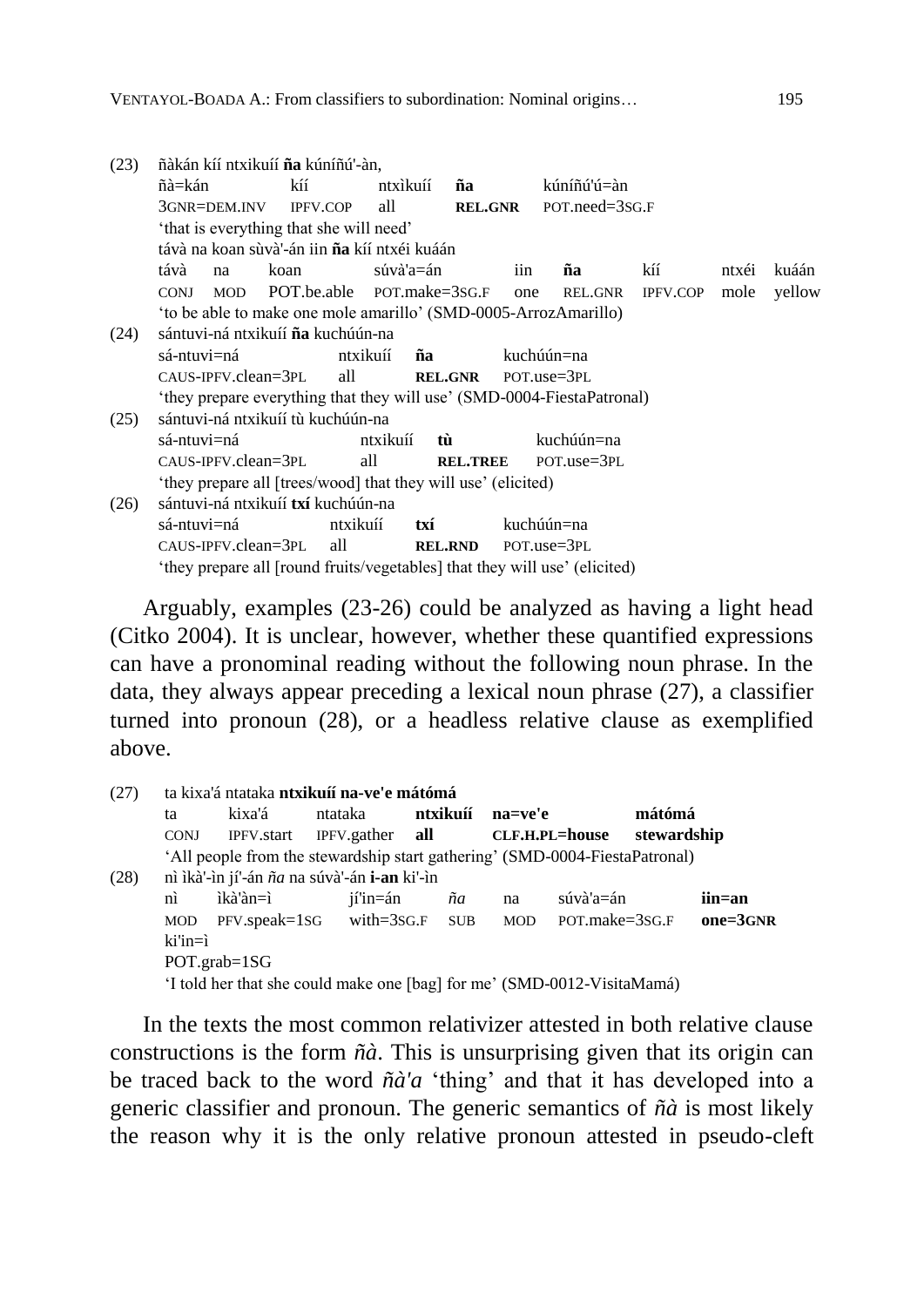constructions: a copular construction with a headless relative clause in one slot and a noun phrase in the other, or with a headless relative preceding and following the copula (Payne 1997). None of the other relativizers is ever attested or can be elicited in pseudo-cleft constructions with the same reading. This construction is a very common discourse strategy to signal that the upcoming segments of talk are important (Hopper 2001). In the texts pseudo-clefts are used to introduce new referents into the discourse (29) and state the general theme of the next utterances (30).

| (29)  |             | ta vitxi ñà ntíkani-ì kíí yìkì kinì                                  |                                                                 |                 |                  |                 |            |                                                                               |                 |  |  |  |  |
|-------|-------------|----------------------------------------------------------------------|-----------------------------------------------------------------|-----------------|------------------|-----------------|------------|-------------------------------------------------------------------------------|-----------------|--|--|--|--|
|       | ta          | ñà<br>vitxi                                                          |                                                                 |                 | ntíkani=ì<br>kíí |                 |            | yìkì kinì                                                                     |                 |  |  |  |  |
|       | <b>CONJ</b> | today                                                                | <b>REL.GNR</b>                                                  | POT.tell=1sG    |                  | <b>IPFV.COP</b> |            | oregano                                                                       |                 |  |  |  |  |
|       |             | 'and today what I will talk about is the oregano' (SMD-0008-Hierbas) |                                                                 |                 |                  |                 |            |                                                                               |                 |  |  |  |  |
| (30)  |             |                                                                      | ta <b>ñà</b> sá'-án kíí <i>ña</i> kotóò ntxìvà'-án sá'-án ntò'ò |                 |                  |                 |            |                                                                               |                 |  |  |  |  |
|       | ta          | ñà                                                                   | sá'a=án                                                         |                 | kíí              |                 | ñа         | $koto6 = ntxi$ và 'a=án                                                       | sá'a=án         |  |  |  |  |
|       | <b>CONJ</b> | <b>REL.GNR</b>                                                       |                                                                 | $IPFV.DO=3SG.F$ | <b>IPFV.COP</b>  |                 | <b>SUB</b> | $IPFV$ .like=very=3sG.F                                                       | $IPFV.do=3SG.F$ |  |  |  |  |
| ntò'ò |             |                                                                      |                                                                 |                 |                  |                 |            |                                                                               |                 |  |  |  |  |
|       | basket      |                                                                      |                                                                 |                 |                  |                 |            |                                                                               |                 |  |  |  |  |
|       |             |                                                                      |                                                                 |                 |                  |                 |            | 'what she does is that she really likes making baskets' (SMD-0012-VisitaMamá) |                 |  |  |  |  |

#### **3.4.The subordinator ña**

The form *ña* —sometimes *ñà*— can also introduce two other types of subordinate clauses: complement clauses and adverbial clauses. Examples (31)-(32) show complement clauses introduced by *ña*. In both examples a headless reading is not possible, because the verbs in the subordinate clause are intransitive and display their S argument marked with an enclitic pronominal subject in (31) and a lexical NP in (32).

(31) ta xàà ìxini-àn **ña** vèe kúkuá-àn lo'o sáàn chikà-àn *ña* kíí ya'á ìchí ta xàà ìxìni=àn **ña** vèe kúkuán=àn lo'o CONJ already PFV.see=3SG.F **SUB** AUX.COS IPFV.become.yellow=3GNR little sáàn chikàà=àn *ña* kíí ya'á ìchí then POT.put.inside=3SG.F REL.GNR IPFV.COP chili dry 'when she sees that it becomes a little yellow, then she will add the dried chili' (SMD-0005-ArrozAmarillo) (32) chii ìtxasò'-ì **ña** nté'è txìna lo'-ì chii ìtxasò'o=ì **ña** nté'è txìna lo'o=ì because PFV.listen=1SG **SUB** IPFV.bark dog small=1SG 'because I heard that my little dog was barking' (SMD-0007-AccidenteToby)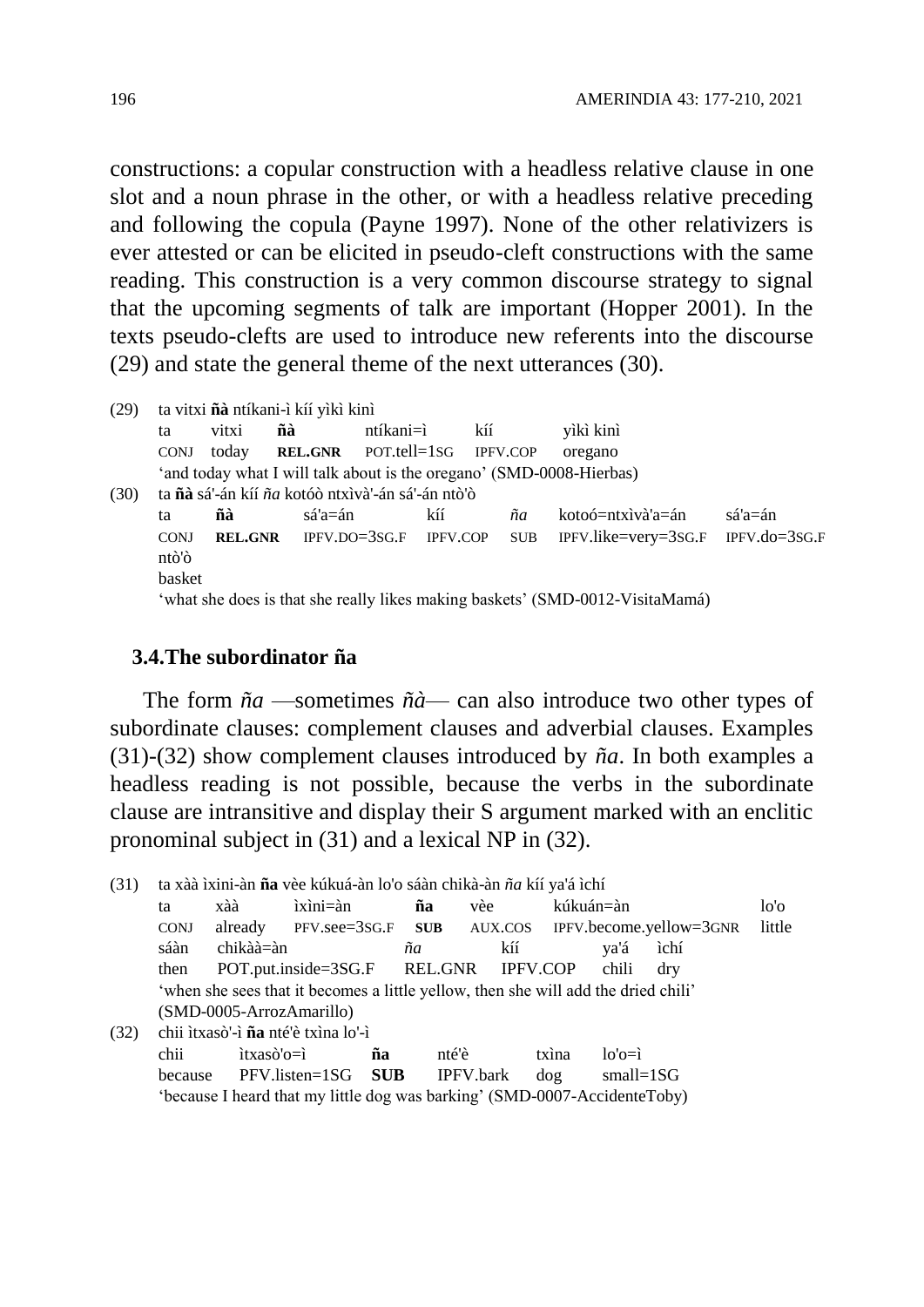However, the form *ña* can be potentially ambiguous. By creating the appropriate context, a subordinate clause introduced by *ña* can have a headless relative clause reading, where *ña* functions as a generic relative pronoun, or a complement clause reading, with *ña* functioning as a subordinator (33). Hollenbach (1995a) has suggested that this double interpretation of some subordinate clauses illustrates that these grams are historically related and provides the bridging context for reanalysis from a headless relative clause to a complement clause.

(33) xín-ì **ña** ìkà'àn-rà

xínì=ì *ña* ìkà'àn=rà IPFV.know=1SG REL.GNR/SUB PFV.speak=3SG.M 'I know what he said' HEADLESS RELATIVE CLAUSE 'I know that he spoke' COMPLEMENT CLAUSE (elicited)

Adverbial clauses introduced by *ña* are scarce in the texts, but they are attested for reason, purpose, and temporal clauses. For example, in (34) the clause introduced by *ña* appears to be an adverbial reason clause: 'I am very happy because she came to visit me.' In (35) the purpose reading of the subordinate clause can only be obtained with *ñà*. If the subordinator is left out in (35), an asyndetic clause coordination reading is obtained: "we fight (and) we come out ahead."

| (34) | kúsií ntxívà'a ini-ì ña nì ì kixi-án ì xìtonì'ni-án yì'ì |                                                                      |           |       |    |                      |                                    |               |         |      |  |  |  |
|------|----------------------------------------------------------|----------------------------------------------------------------------|-----------|-------|----|----------------------|------------------------------------|---------------|---------|------|--|--|--|
|      | kúsií=ntxìvà'a                                           |                                                                      | $ini = i$ |       | ña | $\overrightarrow{m}$ | ìkixi=án                           | ixitoni'ni=án |         | yì'ì |  |  |  |
|      |                                                          | $IPFV.$ be.happy=very inside=1sG $SUB$                               |           |       |    |                      | MOD PFV.come=3sG.F PFV.visit=3sG.F |               |         | 1SC  |  |  |  |
|      |                                                          | 'I am very happy because she came to visit me' (SMD-0012-VisitaMamá) |           |       |    |                      |                                    |               |         |      |  |  |  |
| (35) | na sá'-ó lúchá <b>ñà</b> kan-ó chínùùn                   |                                                                      |           |       |    |                      |                                    |               |         |      |  |  |  |
|      | na                                                       | $sá'a=6$                                                             |           | lúchá |    | ñà                   | kana=ó                             |               | chínuùn |      |  |  |  |
|      | <b>MOD</b>                                               | IPFV.do=1PL.EXCL                                                     |           | fight |    | <b>SUB</b>           | POT.leave=1PL.EXCL                 |               | ahead   |      |  |  |  |
|      | 'we fight to come out ahead' (SMD-0011-MiHistoria)       |                                                                      |           |       |    |                      |                                    |               |         |      |  |  |  |

In adverbial clauses with a temporal meaning the subordinator *ña* can follow an adverb or a noun, although the subordinator is not always present. The example in (36) contains sequential intonation units, but only in the first one does *ña* follow *vitxi* 'today.' It is unclear what principles determine the use of the subordinator and whether each intonation unit in (36) are structurally equivalent.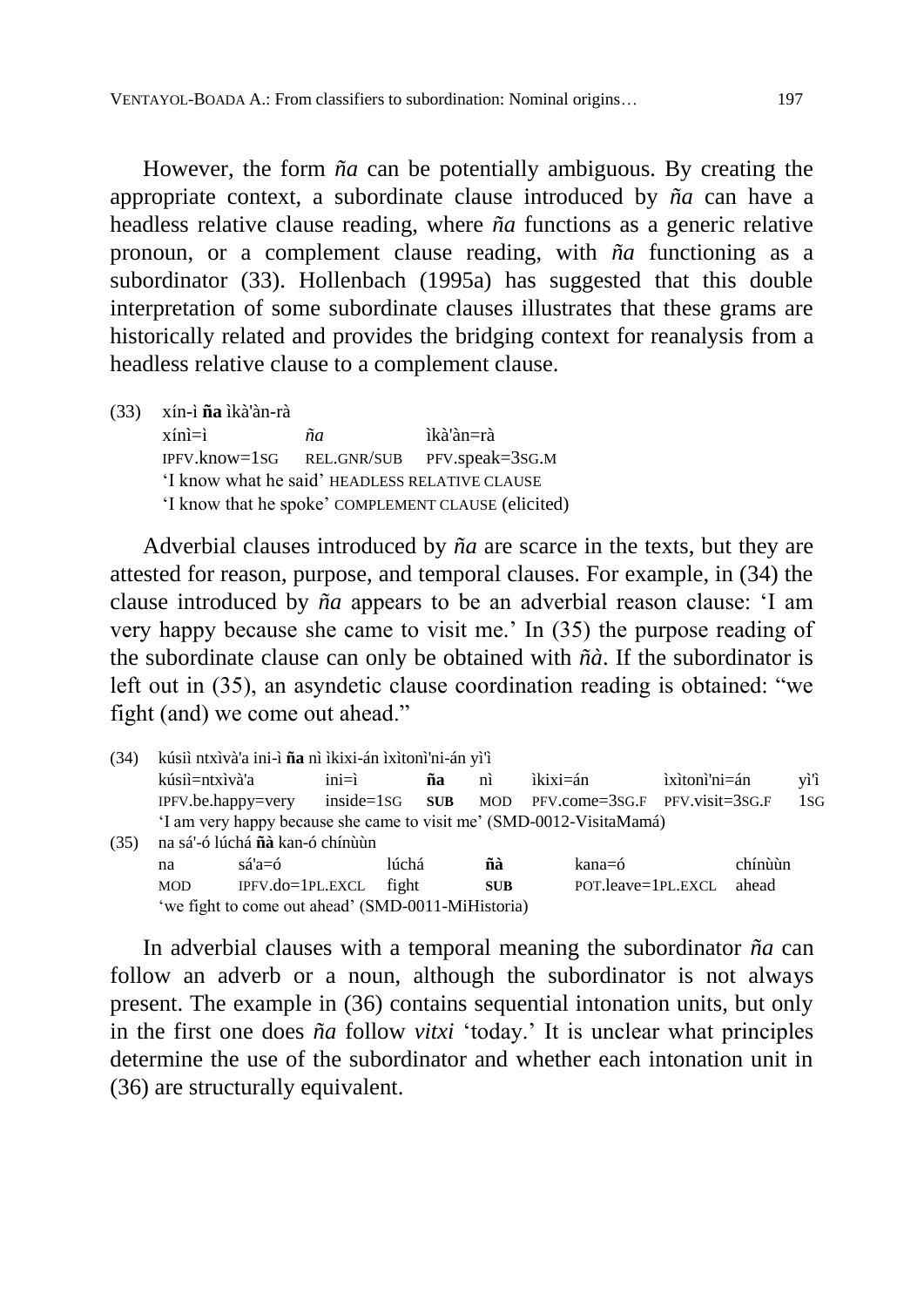(36) ta **vitxi ña xàà** ìxà'a-nà titi-àn, ta **vitxi ña xàà** ìxa'a=nà CONJ **now SUB already** PFV.give=3PL 'and now that they already gave her documents' **vitxi xàà** kíxi-án nùù-ntí **vitxi xàà** kíxi=án nùù=ntí **now already** IPFV.come=3SG.F face=1PL.INCL 'now she already comes to us' (SMD-0012-VisitaMamá)

The example in (37) shows a temporal adverbial clause introduced by *ña* following the noun *kuìà* 'year.' This construction is structurally very similar to headed relative clauses introduced by the generic relative pronoun. This structural resemblance suggests that adverbial clauses might indeed be historically related to relative clause constructions. Additionally, temporal adjuncts have access to relativization; in (38) the relativized noun 'month' is the subject of the subordinate clause and functions as an adjunct in the matrix clause.

| ta vitxi xàà yoó ìxì kuìà ña nì ìnto'-ì saa<br>(37)                                                |                   |                    |                                                     |          |                |                  |            |        |                  |     |           |
|----------------------------------------------------------------------------------------------------|-------------------|--------------------|-----------------------------------------------------|----------|----------------|------------------|------------|--------|------------------|-----|-----------|
|                                                                                                    | ta                | vitxi              | xàà                                                 | yoó      | ìxì            | kuìà             | ña         | nì     | $into'$ o= $i$   |     | saa       |
|                                                                                                    | <b>CONJ</b>       | today              | already                                             | there is | ten            | year             | <b>SUB</b> | MOD    | $PFV.stay = 1SG$ |     | like.this |
| 'today it has been ten years since this happened' (Lit. 'today it has been ten years that I stayed |                   |                    |                                                     |          |                |                  |            |        |                  |     |           |
|                                                                                                    |                   |                    | like this' (SMD-0011-MiHistoria)                    |          |                |                  |            |        |                  |     |           |
| (38)                                                                                               |                   |                    | sáchu-ìn yóó ña kumí ókó ìxì kìì                    |          |                |                  |            |        |                  |     |           |
|                                                                                                    | $s$ á-chuun $=$ ì |                    | vóó                                                 | ña       |                | kumí             |            | ókó    | ìxì              | kìì |           |
|                                                                                                    |                   | CAUS-IPFV.work=1sG |                                                     | month    | <b>REL.GNR</b> | <b>IPFV.have</b> |            | twenty | ten              | day |           |
|                                                                                                    |                   |                    | 'I work in months that have thirty days" (elicited) |          |                |                  |            |        |                  |     |           |
|                                                                                                    |                   |                    |                                                     |          |                |                  |            |        |                  |     |           |

## **3.5. The linker ña**

As mentioned above, in noun modifying constructions in *Tù'un na Ñuu Sá Mátxií Ntxè'è* the second noun restricts the meaning of the preceding one: *ntò'ò* 'basket (Sp: tenate)' > *ntò'ò shìtà* 'tortilla basket (Sp: tortillera).' In some cases, however, a general linker *ña* is attested in between both nouns, as in (7) above, repeated in (39). Unlike the noun classifiers described above, the linker can usually be omitted without a significant difference in meaning. However, some evidence that the linkers might be historically related to classifiers comes from elicitation: on the basis of (39) an alternative linker can be elicited with a slight change of meaning (40).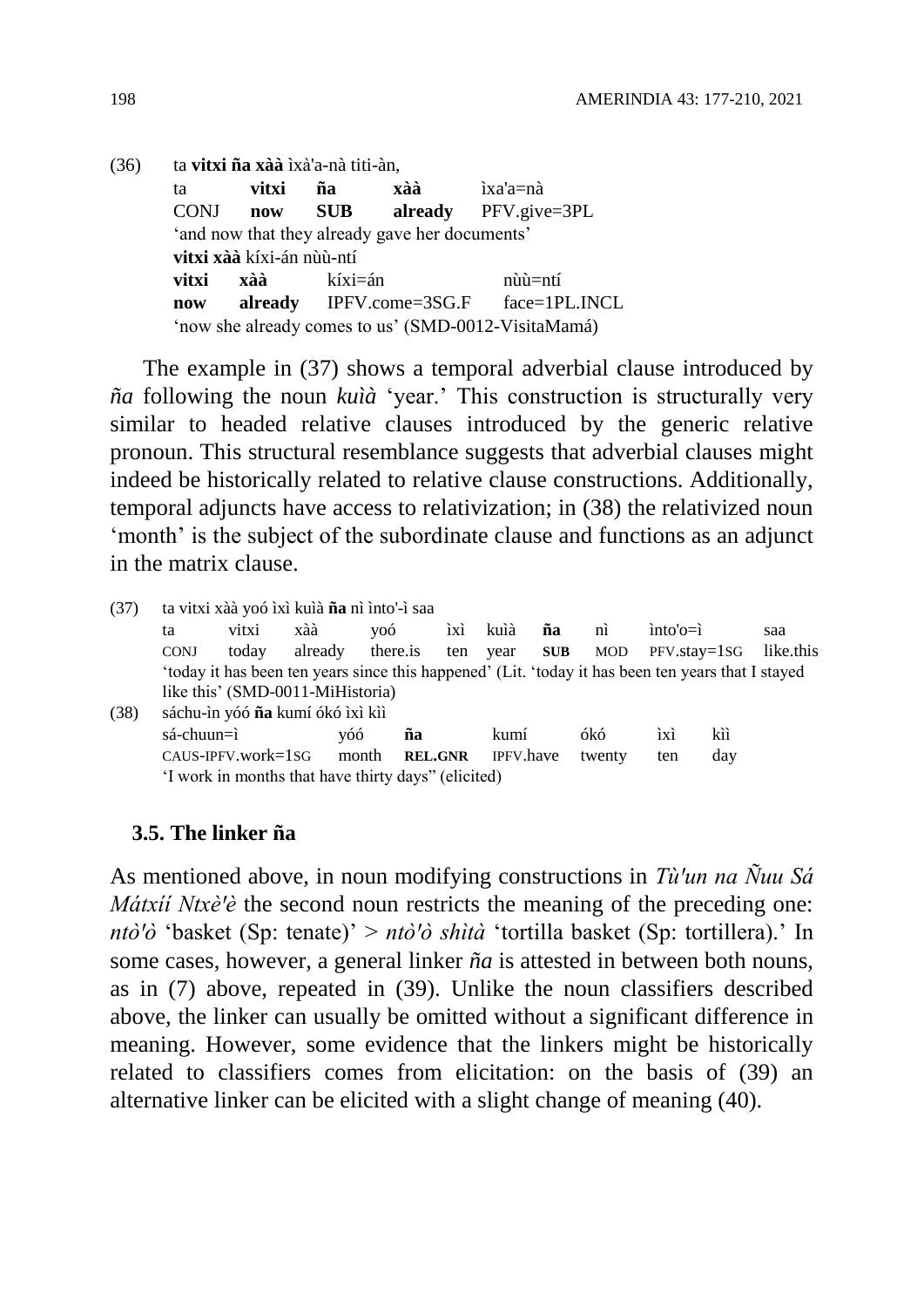| (39) | ntiká'nu,                                                                                                                            |                                         |       |            |                                                                                          |  |  |  |  |  |  |  |
|------|--------------------------------------------------------------------------------------------------------------------------------------|-----------------------------------------|-------|------------|------------------------------------------------------------------------------------------|--|--|--|--|--|--|--|
|      | ntiká'nu                                                                                                                             |                                         |       |            |                                                                                          |  |  |  |  |  |  |  |
|      |                                                                                                                                      | IPFV.enlarge                            |       |            |                                                                                          |  |  |  |  |  |  |  |
|      | ña kíí to'ó <b>ña</b> ñuu,                                                                                                           |                                         |       |            |                                                                                          |  |  |  |  |  |  |  |
|      | ña                                                                                                                                   | kíí                                     | to'ó  | ña         | ñuu                                                                                      |  |  |  |  |  |  |  |
|      | REL.GNR                                                                                                                              | <b>IPFV.COP</b>                         | saint | <b>LNK</b> | village                                                                                  |  |  |  |  |  |  |  |
|      |                                                                                                                                      | aggrandized') (SMD-0004-FiestaPatronal) |       |            | 'the saint of the village gets aggrandized' (lit. 'what is the saint of the village gets |  |  |  |  |  |  |  |
| (40) |                                                                                                                                      | ntiká'nu,                               |       |            |                                                                                          |  |  |  |  |  |  |  |
|      | ntiká'nu                                                                                                                             |                                         |       |            |                                                                                          |  |  |  |  |  |  |  |
|      | IPFV.enlarge                                                                                                                         |                                         |       |            |                                                                                          |  |  |  |  |  |  |  |
|      | ña kíí to'ó <b>na</b> ñuu,                                                                                                           |                                         |       |            |                                                                                          |  |  |  |  |  |  |  |
|      | ñа                                                                                                                                   | kíí                                     | to'ó  | na         | ñuu                                                                                      |  |  |  |  |  |  |  |
|      | REL.GNR                                                                                                                              | <b>IPFV.COP</b>                         | saint | <b>LNK</b> | village                                                                                  |  |  |  |  |  |  |  |
|      | 'the saint of the community gets aggrandized' (lit. 'what is the saint of the people of<br>the village gets aggrandized') (elicited) |                                         |       |            |                                                                                          |  |  |  |  |  |  |  |

Arguably, in (40) the form *na* could be working as the human plural noun classifier rather than a linker: the semantic change from 'village' to 'community' would be consistent with this analysis. Presumably, a classifier reading is also possible in (39), *i.e.*, '(what is) the saint of the things of the village gets aggrandized.' However, this interpretation is not possible in (41): únivérsídád *ña* Sántá Bárbárá 'the university of the things of Santa Barbara'.

(41) míí kìì vitxi ntíkà-ì ntxàá ñà kíí únivérsídád **ña** Sántá Bárbárá mìì kìì vitxi ntíkàà=ì ntxàá ñà kíí únivérsídád **ña** TOPZ day today IPFV.be.inside=1SG from REL.GNR IPFV.COP university **LNK** Sántá Bárbárá Santa Barbara 'today I am at the University of Santa Barbara' (SMD-0011-MiHistoria)

Rather, in the constructions in which the general linker *ña* is attested the relationship between the two nouns can be best analyzed as a case of adnominal modification: in (39) *to'ó ña ñuu* can be interpreted as 'the saint in the village'. The same reading is plausible in (41): únivérsídád *ña* Sántá Bárbárá 'the university in Santa Barbara.' It is possible that the linker functions as an associative marker of the type described for Mandarin (Li & Thompson 1981, Chappell & Thompson 1992) which can appear between two nouns and encompasses a wide range of associations between them. More texts are necessary to identify whether the constructions in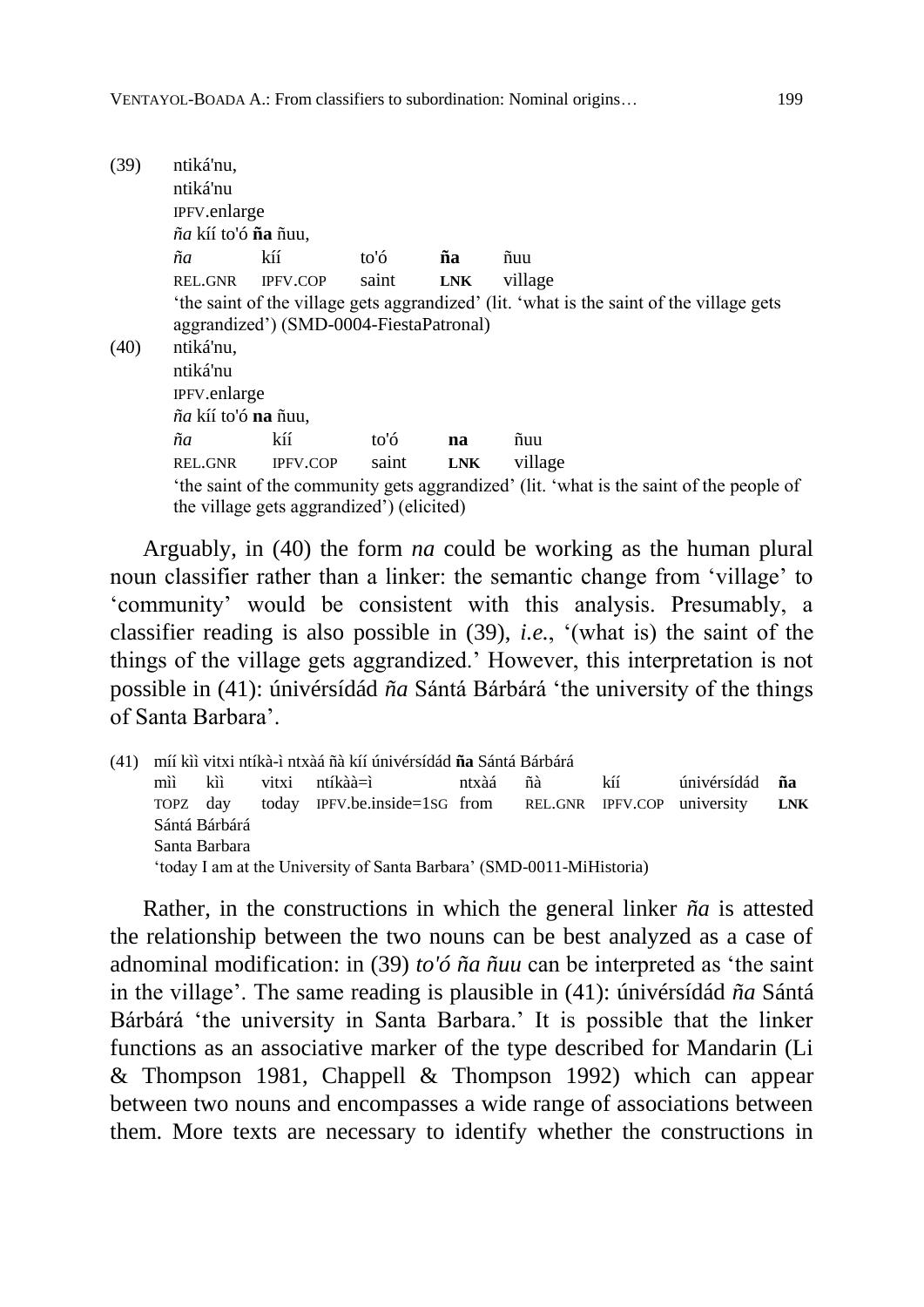(39-41) are equivalent and what the semantic and pragmatic factors are for the usage of the linker.

# **4. Grammaticalization pathway**

The following summary outlines the series of steps that nouns with generic meanings may have followed in their grammaticalization to noun classifiers, pronouns, and relativizers and the subsequent grammaticalization of the generic *ña* into a subordinator:

- Constructions involving two nouns in sequence are commonly used in the language. In these constructions, the second noun modifies or restricts the meaning of the preceding noun.
- Some of the nouns in the first position in the construction that display rather generic meanings begin to erode, presumably because of their higher token frequency. The bimoraic root is reduced to a monomoraic form, and other unpredictable phonological changes occur (*e.g.*, loss of vowel nasality from *itùn* to *tù* for the 'tree' root).
- These reduced forms develop an identity as classifying elements. The semantic range of each form is established (*e.g.*, *ñà* extends its meaning from 'thing' to a generic).
- Classifiers combine productively with nominal stems and adjectives that can get a noun interpretation (*e.g.*, *txà-vàlí* CLF.M=small 'boy' or *nà-xá'nu* CLF.H.PL=big 'elders'). Over time, some forms become fossilized on the noun they precede (*e.g.*, *txìkáká* CLF.ANML=crow 'crow').
- Classifiers begin to combine with demonstratives. This process leads to the development of independent third person pronouns. Third person dependent pronouns are formed through analogy with dependent first and second persons.
- By acquiring anaphoric properties, the classifier forms gain a more grammatical status: they begin to stand in place for a noun or domain nominal, and not only next to them.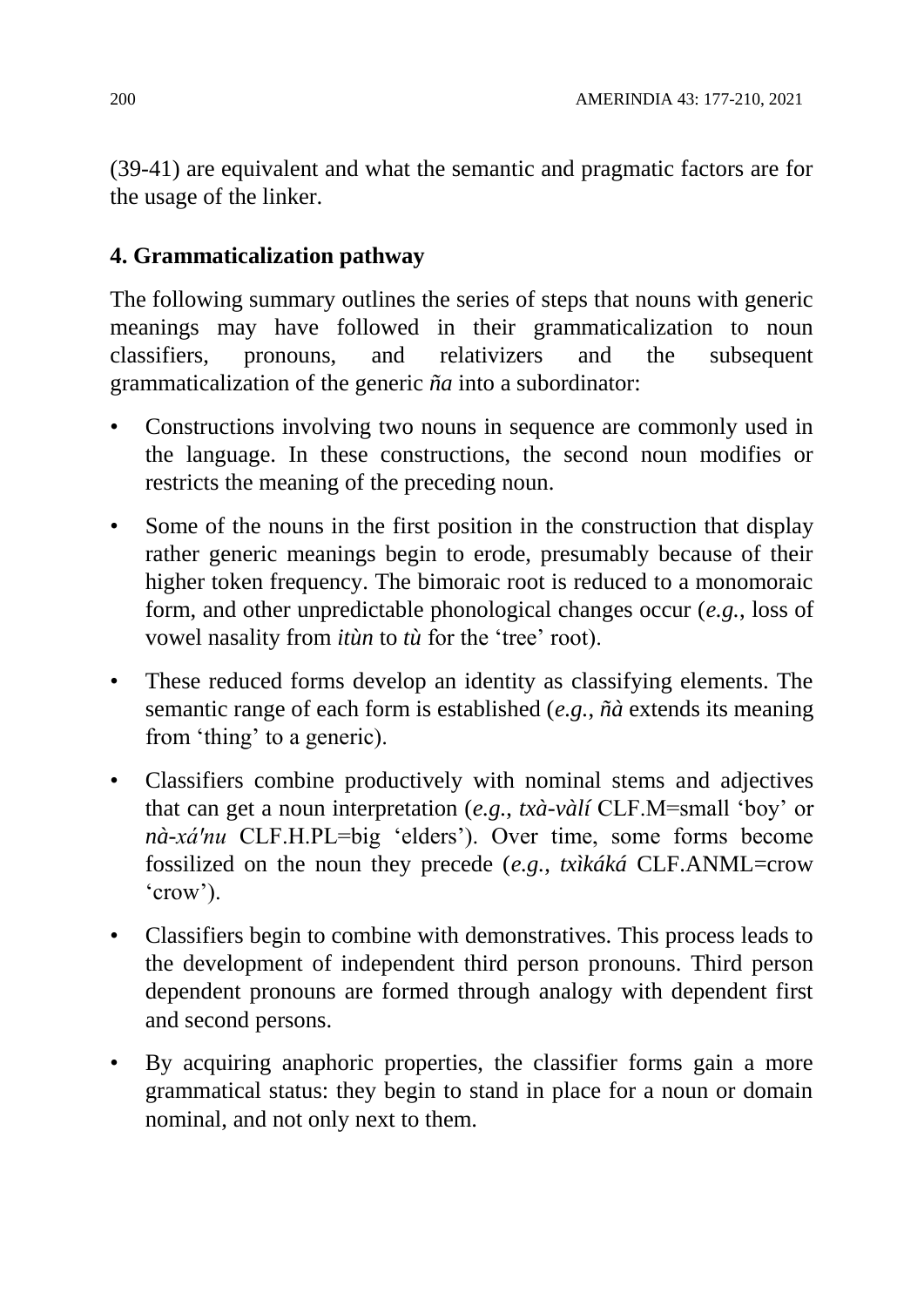- In addition to combining with nouns, adjectives and demonstratives, classifiers begin to combine with clauses. This process gives rise to headless relative clause constructions.
- The generic relative pronoun *ña* becomes a subordinator by reanalysis of headless relative clauses into complement clauses in environments that allow both interpretations: I know what he said  $>$  I know that he spoke.
- Similarly, headed relative clause constructions in which the head encodes temporal meaning are reanalyzed as adverbial clauses. This process contributes to the grammaticalization of *ña* as a subordinator, as the default relative pronoun for these head nouns is the generic *ña*.

All the manifestations resulting from the grammaticalization pathway coexist synchronically, with minimal tonal variations. The different functions of the grams are disambiguated based on the syntactic and semantic context. While the steps outlined above may suggest a linear order, some of these processes most likely occurred in parallel: as is wellknown grammaticalization pathways do not involve abrupt transitions, but grammaticalizing elements rather go through intermediate stages with different lexico-grammatical status at each point. Figure 2 summarizes a possible grammaticalization pathway that is not entirely linear and captures different grammaticalization processes occurring at the same time.



**Figure 2:** Grammaticalization pathway with some processes occurring in parallel

Similarly, forms participating in the same grammaticalization process need not move at the same speed or arrive at the same endpoints. This is apparent in the case of *Tù'un na Ñuu Sá Mátxíí Ntxè'è*: examples like  $(9)$ suggest that the development of the form *kà* from *kàa* 'metal, bell' is most likely related to the classifier system diachronically, but synchronic uses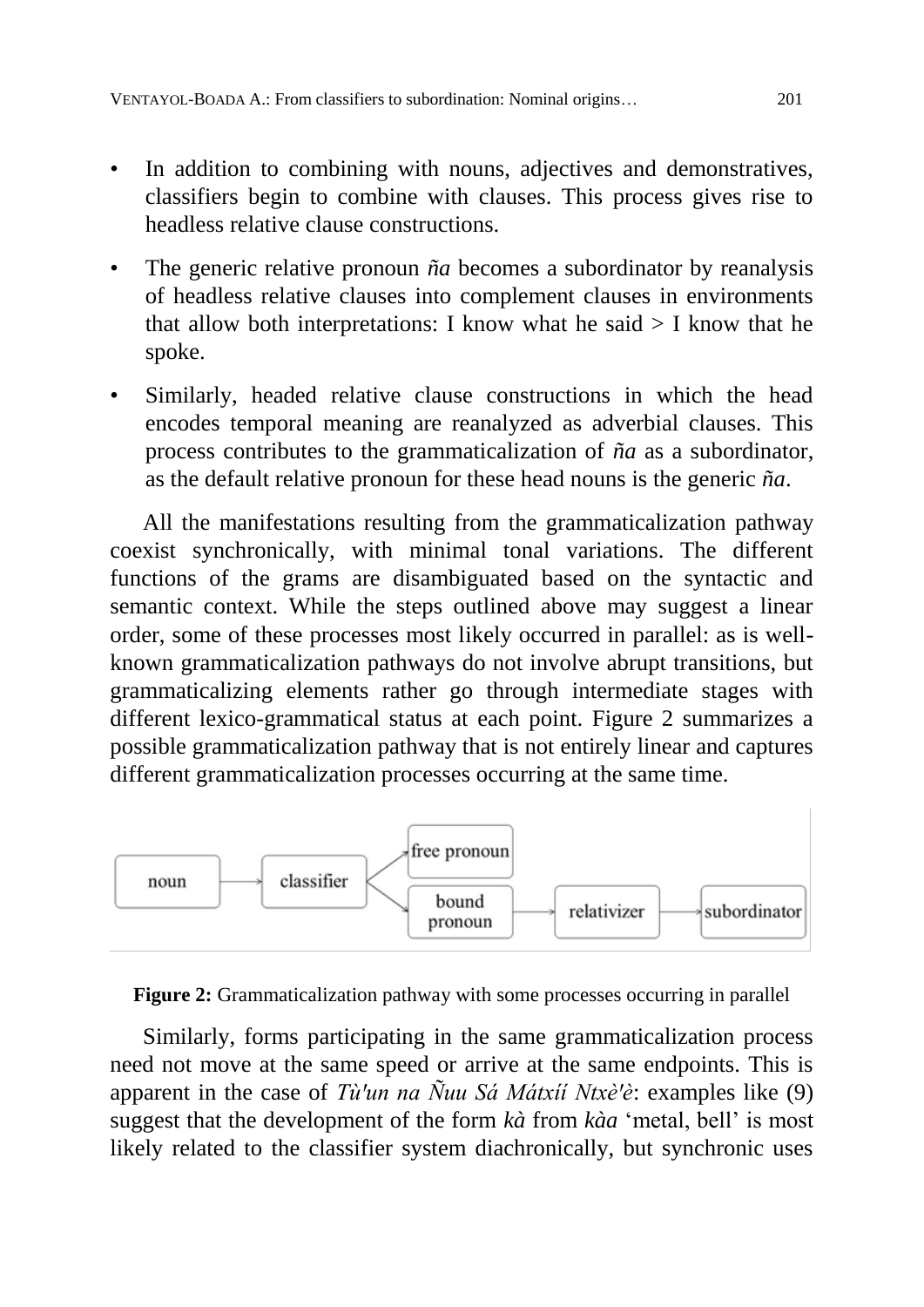suggest it did not participate further in the grammaticalization that the other noun classifiers underwent. On the other side of this continuum, the form *ña* moved beyond its function as a relative pronoun and grammaticalized as a subordinator in complement clauses and adverbial clauses. In addition, lexicalizations and fossilized classifier forms are well attested in *Tù'un na Ñuu Sá Mátxíí Ntxè'è*. All this evidence demonstrates the idiosyncrasies of the classifiers and classifier-related grams on the lexico-grammatical continuum (Grinevald 2002).

The first part of the grammaticalization pathway described here is not new. The grammaticalization from different generic nouns to noun classifiers and thence to third person pronouns in *Tù'un na Ñuu Sá Mátxií Ntxè'è* is consistent with the processes documented in other Mixtec varieties (de León 1988, Macaulay 1987, 1996, Mantenuto 2020), and in Mesoamerica in general (Craig 1977, 1979, 1986, England 1983, Hopkins 2012, Zavala, 2000).

The development of relative pronouns from classifiers might seem unusual at first, but it is rather natural from the perspective of the constructions involved: classifiers extended the range of elements they could combine with from nouns, adjectives and demonstratives to full clauses. Epps (2012) has documented a similar process in Hup (Nadahup, Brazil), in which the domain nominal in one type of relative clause construction is a bound-noun or a classifying noun. In Rawang (Sino-Tibetan, Tibeto-Burman; Myanmar) classifiers are attested as heads of relative clauses (LaPolla 2008) and in Chaozhou (Sino-Tibetan, Sinitic; China) the classifier kai has seemingly been reanalyzed as a relativizer after acquiring anaphoric properties (Xu & Matthews 2011). *Tù'un na Ñuu Sá Mátxíí Ntxè'è* likely represents a more grammaticalized case of that same pattern, given that the grams show evidence of functioning as full relative pronouns: in headed relative clauses the relativized noun is followed by the classifier-turned-into-relativizer of the same semantic domain (male, female, tree, animal, etc.). Overall, the case of *Tù'un na Ñuu Sá Mátxíí Ntxè'è* provides new insight into the origins and sources of relativizers.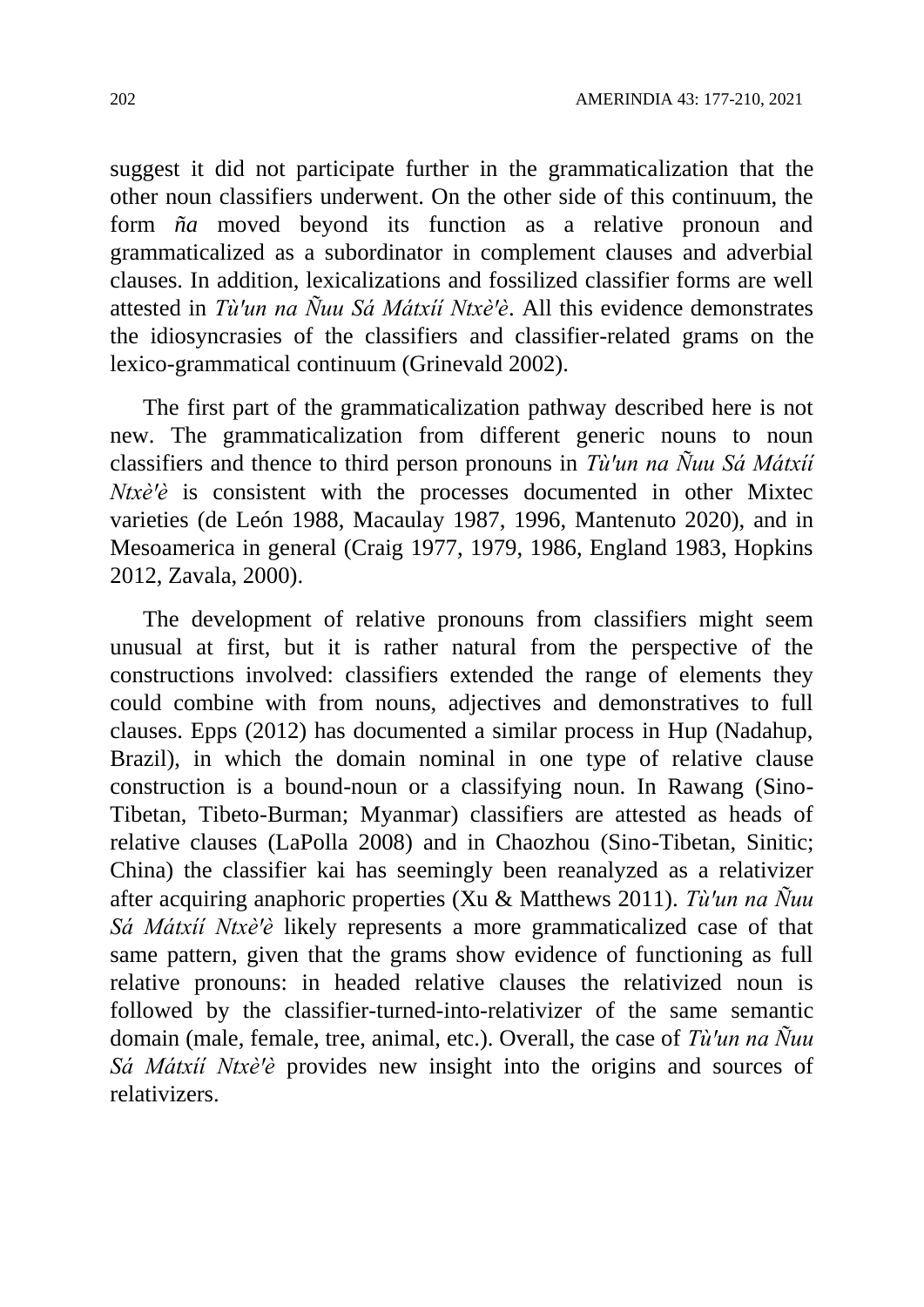Finally, the grammaticalization of relativizers into complementizers and subordinators in general is also attested cross-linguistically (Kuteva *et al.* 2019), although the reverse pattern is more common in certain parts of the world (Heine & Kuteva 2006). Hollenbach (1995a) already suggested that the complementizer developed from the relativizer in the varieties of Mixtec, Trique and Cuicatec that she surveyed. In *Tù'un na Ñuu Sá Mátxíí Ntxè'è* the form that underwent this development is the generic relative pronoun. This last development can be explained given the core semantics of the gram as a generic classifier and pronoun and its high frequency in discourse: referents that do not fall under one of the other six semantic domains are tracked with the form *ña*.

In addition to complement clauses, the same subordinator in *Tù'un na Ñuu Sá Mátxíí Ntxè'è* is attested introducing adverbial clauses. Examples like (37) above suggest that, diachronically, adverbial clauses might also have developed from relative clause constructions by reanalysis of the headed relative clause modifying a noun in the matrix clause as a modifier of the entire main clause. This is not entirely unsurprising, as crosslinguistically adverbial clauses that express time, location and manner often share structural properties with, and can resemble, relative clause constructions (Thompson *et al.* 2007). In addition, the development of adverbial clauses from relative clauses is not entirely unattested in the Americas (Epps 2009, Estrada-Fernández 2012), although structurally the constructions documented differ significantly from *Tù'un na Ñuu Sá Mátxíí Ntxè'è*. More research is needed on the range of adverbial clauses that can be introduced by the subordinator *ña* in *Tù'un na Ñuu Sá Mátxíí Ntxè'è* and their relationship to adnominal modification in order to understand their historical development.

# **5. Conclusion**

Analyzing a gram with overlapping functions remains a well-known analytical challenge for the field linguist. This paper addresses the importance of considering semantic, typological and diachronic evidence in analyzing several grams in the language that bear a clear formal resemblance. When grams display segmental and suprasegmental variation, elicitation on the basis of attested utterances —rather than the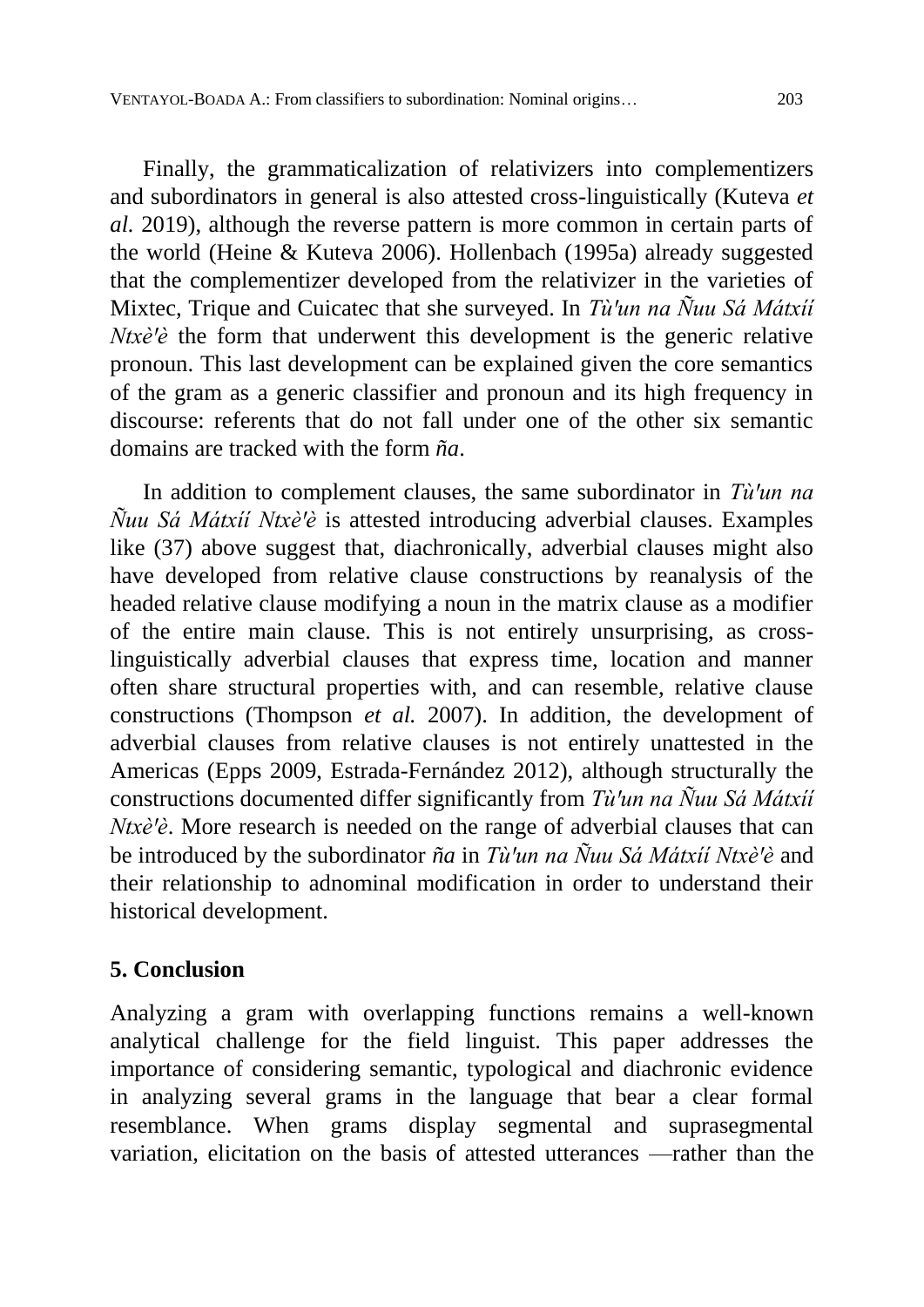contact language(s)— has proven to be very useful if the appropriate semantic and pragmatic context is created. The case of *Tù'un na Ñuu Sá Mátxíí Ntxè'è* shows that grammatical categories along a cline can often coexist synchronically and reflect the continuum by which they emerged.

This study contributes to the overall understanding of noun classifiers in Mesoamerica and their grammaticalization into morphosyntactic categories beyond nominal classification. The grammaticalization pathway proposed here involves nouns with broader, generic semantics developing into classifiers, thence to third person pronouns, to relative pronouns, and finally to subordinators. This development in *Tù'un na Ñuu Sá Mátxíí Ntxè'è* deepens our understanding of the sources of relativizers and subordinators cross-linguistically and provides new evidence for the widespread resemblance of relative clause constructions and adverbial clauses.

## **References:**

- Aikhenvald, A. Y. (2000). *Classifiers. A Typology of Noun Categorization Devices*. Oxford University Press.
- Allan, K. (1977). Classifiers. *Language*, 53, 285-311.
- Antonio Ramos, P. (2013). Los aparentes clasificadores nominales en el zapoteco de San Pedro Mixtepec (ZSPM). *La Linguistique*, 49(2), 33-50.
- Bisang, W. (1993). Classifiers, quantifiers and class nouns in Hmong. *Studies in Language*, 17, 1-51.
- Brugman, C., & Macaulay, M. (1986). Interacting Semantic Systems: Mixtec Expressions of Location. *Proceedings of the Twelfth Annual Meeting of the Berkeley Linguistic Society*, 315-327.
- Bybee, J. L. (2011). Usage-based theory and grammaticalization. *The Oxford Handbook of Grammaticalization*, 69-78.
- Campbell, E. W. (2017a). Otomanguean historical linguistics: Exploring the subgroups. *Language and Linguistics Compass*, 11(7), e12244.
- Campbell, E. W. (2017b). Otomanguean historical linguistics: Past, present, and prospects for the future. *Linguistics and Language Compass*, 11(4), 1-22.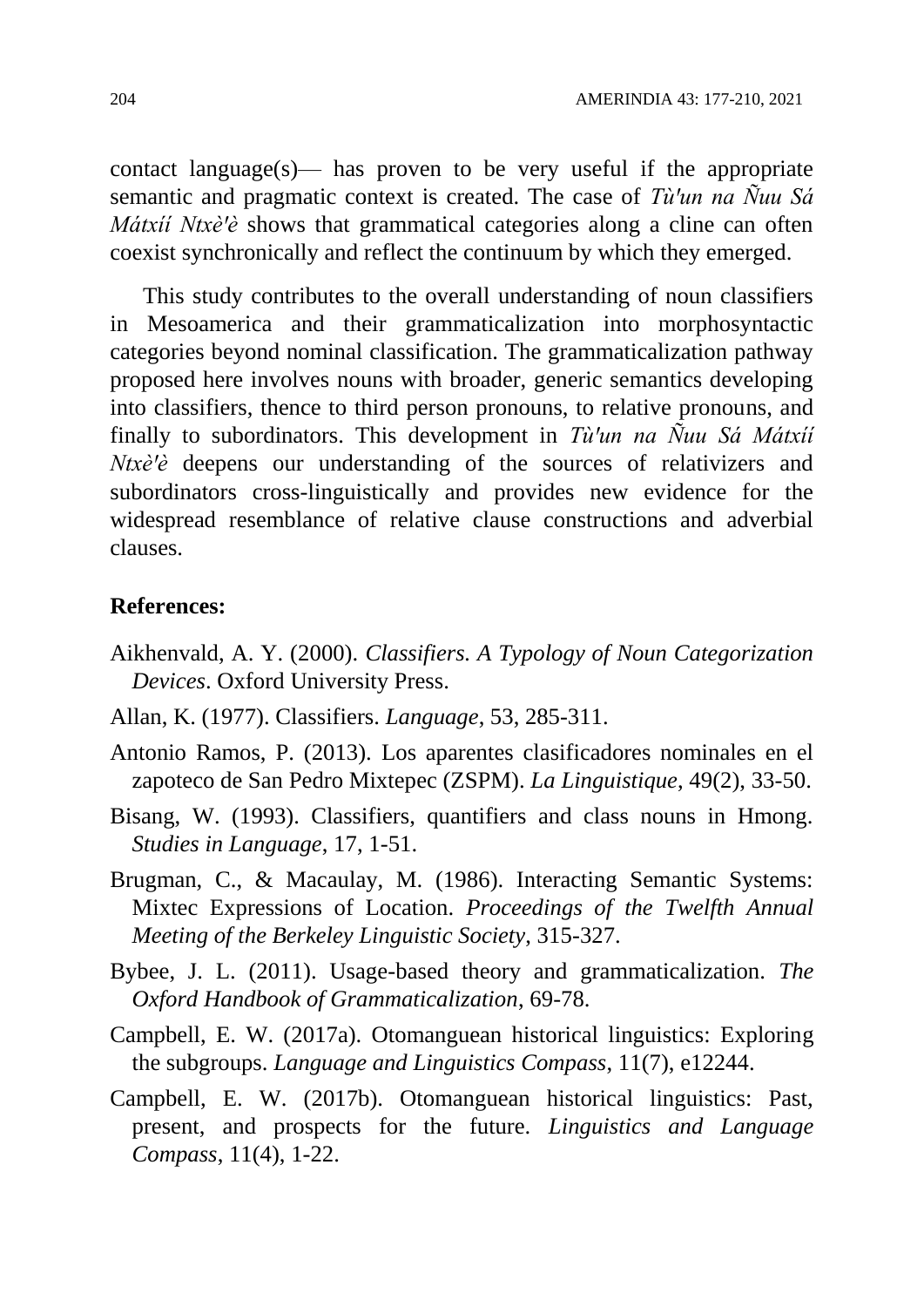- Caponigro, I., Torrence, H., & Cisneros, C. (2013). Free Relative Clauses in two Mixtec languages. *International Journal of American Linguistics*, 79(1), 61-96.
- Chappell, H., & Thompson, S. A. (1992). The semantics and pragmatics of associative de in Mandarin discourse. *Cahiers de Linguistique - Asie Orientale*, 21(2), 199-229.
- Citko, B. (2004). On Headed, Headless, and Light-Headed Relatives. *Natural Language & Linguistic Theory*, 22(1), 95-126.
- Contini-Morava, E. (1994). *Noun classification in Swahili*. Virginia: Publications of the Institute for Advanced Technology in the Humanities, University of Virginia.
- Contini-Morava, E., & Kilarski, M. (2013). Functions of nominal classification. *Language Sciences*, 40, 263-299.
- Costaouec, D., & Swanton, M. (2015). Classification nominale en Ixcatèque. *La Linguistique*, 51(2), 201-238.
- Craig, C. G. (1977). *The Structure of Jacaltec*. Austin: University of Texas Press.
- Craig, C. G. (1979). Jacaltec: Fieldwork in Guatemala. In T. Shopen (Ed.), *Languages and Their Speakers*, 3-57. Philadelphia: University of Pennsylvania Press.
- Craig, C. G. (1986). Jacaltec noun classifiers. *Lingua*, 70, 241-284.
- de Ávila Blomberg, A. (2004). La clasificación de la vida en las lenguas de Oaxaca. In A. J. García-Mendoza, M. de J. Ordoñez, & M. Briones-Salas (Eds.), *Biodiversidad de Oaxaca*, 481–539. Mexico City: Instituto de Biologia UNAM, Fondo Oaxaqueno para la Conservacidn de la Naturaleza, World Wildlife Fund.
- de León Pasquel, M. de L. (1988). *Noun and numeral classifiers in Mixtec and Tzotzil*. PhD dissertation, University of Sussex.
- DeLancey, S. (1986). Toward a history of Tai classifier systems. In C. G. Craig (Ed.), *Noun Classes and Categorization*, 437-452. Amsterdam: John Benjamins Publishing Company.
- Derbyshire, D., & Payne, D. (1990). Noun classification systems of Amazonian languages. In D. Payne (Ed.), *Amazonian linguistics. Studies*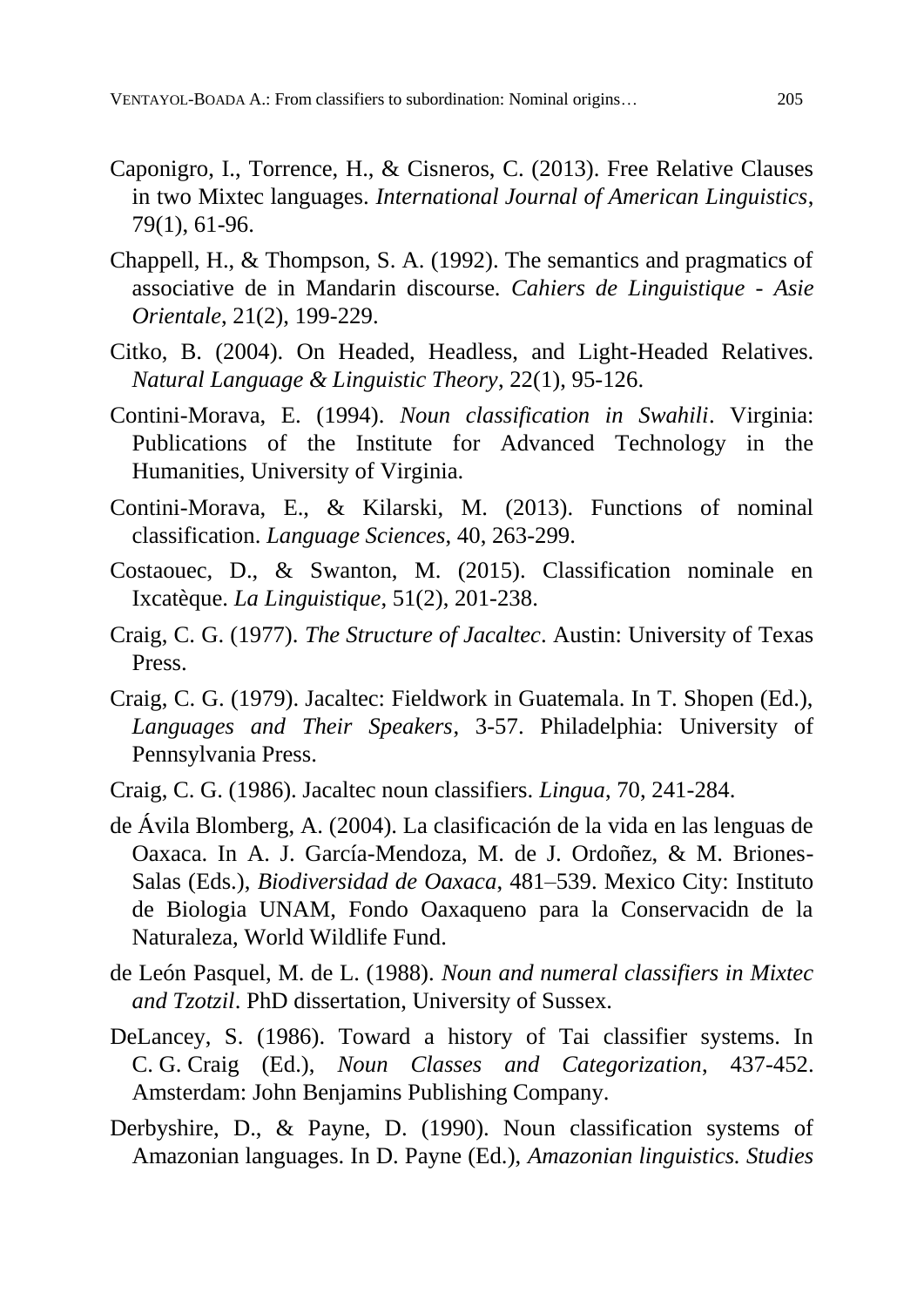*in lowland South American languages,* 243-271. Austin: University of Texas Press.

- Dixon, R. M. W. (1982). *Where have all the adjectives gone? and other essays in semantics and syntax*. Berlin: Mouton de Gruyter.
- Dixon, R. M. W. (1986). Noun class and noun classification. In *Noun Classes and Categorization*, 105-112. Amsterdam: John Benjamins Publishing Company.
- Dixon, R. M. W. (2002). *Australian Languages*. Cambridge: Cambridge University Press.
- England, N. C. (1983). *A grammar of Mam, a Mayan language*. Austin: University of Texas Press.
- Epps, P. (2007). Birth of a noun classification system: the case of Hup. In W. L. Wetzels (Ed.), *Language Endangerment and Endangered Languages: Linguistic and Anthropological Studies with Special Emphasis on the Languages and Cultures of the Andean-Amazonian Border Area,* 107-127. Leiden: Research School CNWS, Universiteit Leiden.
- Epps, P. (2008). From "wood" to future tense: Nominal origins of the future construction in Hup. *Studies in Language*, 32(2), 383-404.
- Epps, P. (2009). Escape from the noun phrase: From relative clause to converb and beyond in an Amazonian language. *Diachronica*, 26(3), 287-318.
- Epps, P. (2012). Between headed and headless relative clauses. In B. Comrie & Z. Estrada-Fernández (Eds.), *Relative Clauses in Languages of the Americas: A typological overview*, 191-211. Amsterdam: John Benjamins Publishing Company.
- Estrada-Fernández, Z. (2012). From demonstrative to relative marker to clause linker. In B. Comrie & Z. Estrada-Fernández (Eds.), *Relative Clauses in Languages of the Americas: A typological overview*, 127-146. Amsterdam: John Benjamins Publishing Company.
- Fedden, S., & Corbett, G. G. (2017). Gender and classifiers in concurrent systems: Refining the typology of nominal classification. *Glossa: A Journal of General Linguistics*, 2(1), 34.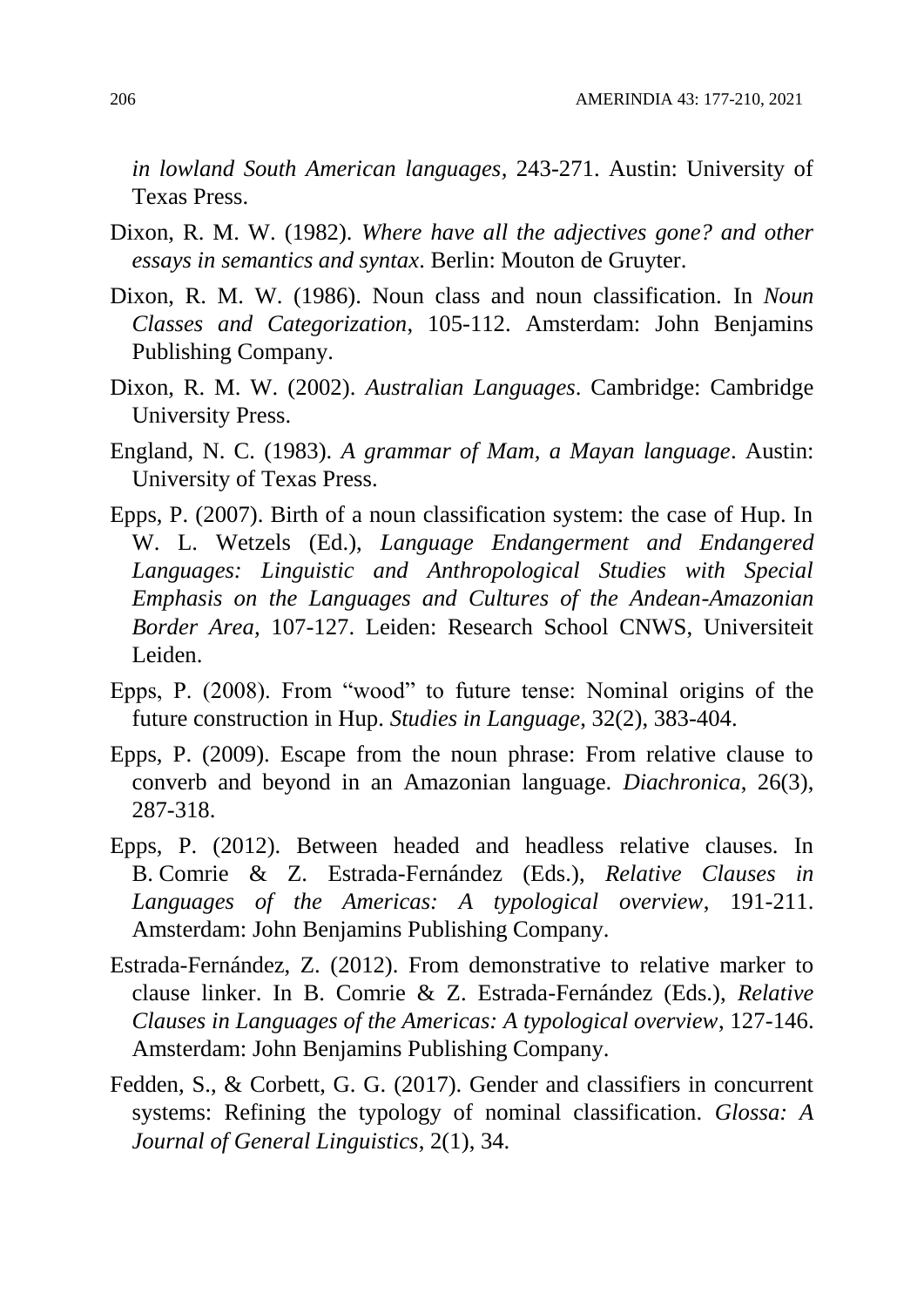- Fedden, S., & Corbett, G. G. (2018*). Extreme classification. Cognitive Linguistics*, 29(4), 633-675.
- Grinevald, C. (2000). A morphosyntactic typology of classifiers. In G. Senft (Ed.), *Systems of nominal classification*, 50-92. Cambridge: Cambridge University Press.
- Grinevald, C. (2002). Making sense of nominal classification systems. Noun classifiers and the grammaticalization variable. In I. Wischer & G. Diewald (Eds.), *New reflections on grammaticalization*, 259-275. Amsterdam: John Benjamins Publishing Company.
- Grinevald, C. (2016). The Jakaltek Popti' noun classifier system Changes due to Spanish contact. In A. L. Berez-Kroeker, D. M. Hintz, & C. Jany (Eds.), *Language Contact and Change in the Americas. Studies in honor of Marianne Mithun*, 273-295. Amsterdam: John Benjamins Publishing Company.
- Grinevald, C., & Seifart, F. (2004). Noun classes in African and Amazonian languages: Towards a comparison. *Linguistic Typology*, 8(2), 243-285.
- Guadalupe Joaquina, A. (2014). *Ndusu Tu'un Savi. Ve'e Tu'un Savi A.C Academia de la Lengua Mixteca*.
- Heine, B., & Kuteva, T. (2006). The Changing Languages of Europe. In *The Changing Languages of Europe*. Oxford: Oxford University Press.
- Hollenbach, B. E. (1995a). Cuatro morfemas funcionales en las lenguas mixtecanas. In R. Arzápalo Marín & Y. Lastra (Eds.), *Vitalidad e influencia de las lenguas indígenas en Latinoamérica: II Coloquio Mauricio Swadesh*, 284-293. Mexico City: Universidad Nacional Autónoma de México.
- Hollenbach, B. E. (1995b). Semantic and Syntactic Extensions of Body-Part Terms in Mextecan: The Case of "Face" and "Foot." *International Journal of American Linguistics*, 61(2), 168-190.
- Hopkins, N. A. (2012). The noun classifiers of Cuchumatán Mayan languages: A case of diffusion from Otomanguean*. International Journal of American Linguistics*, 78(3), 411-427.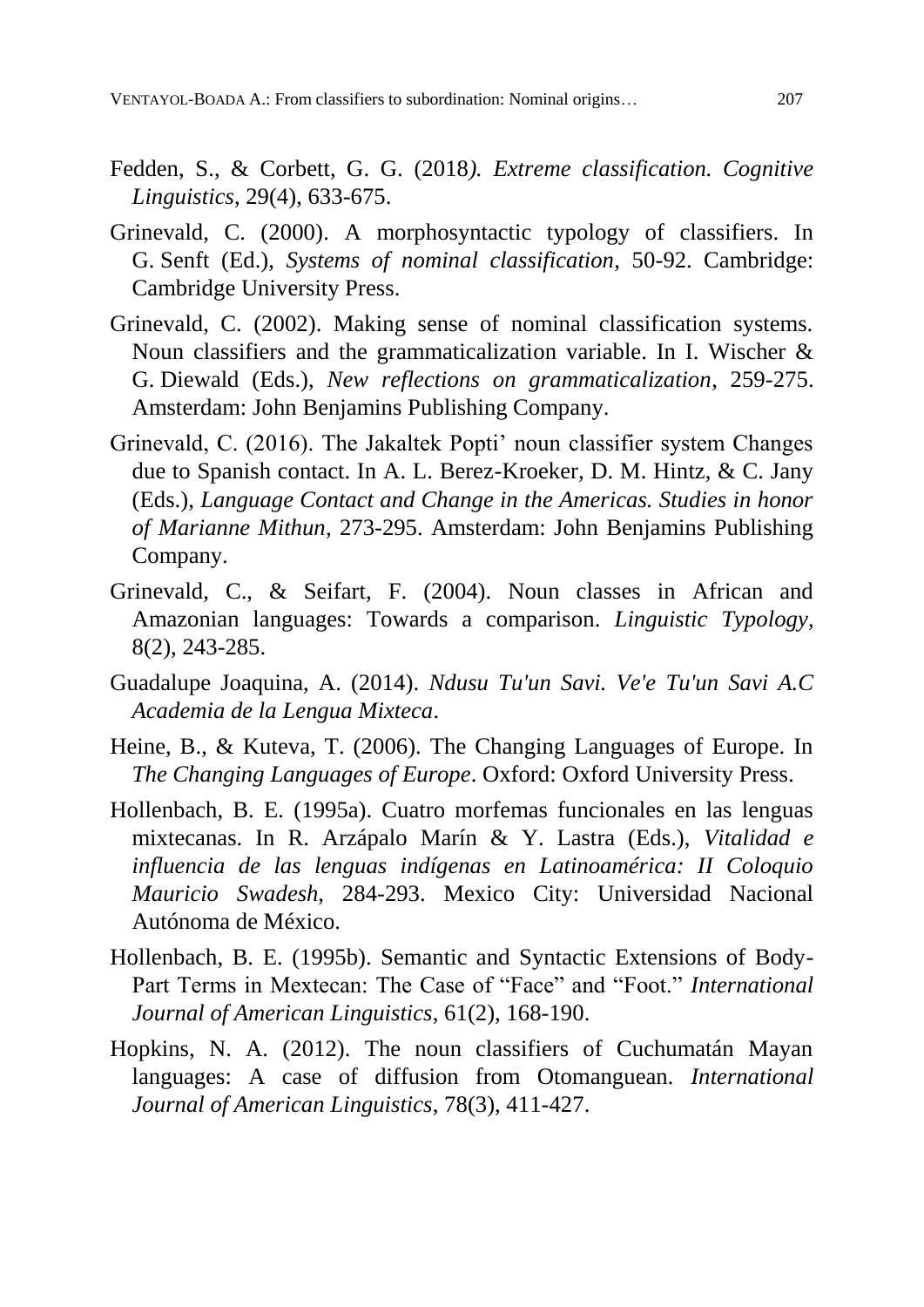- Hopper, P. J. (2001). Grammatical Constructions and their Discourse Origins: Prototype or Family Resemblance? In M. Pütz, S. Niemeier, & R. Dirven (Eds.), *Applied Cognitive Linguistics I: Theory and Language Acquisition*, 109-129. Berlin: Mouton de Gruyter.
- Jiménez Moreno, W. (1962). Estudios mixtecos. In F. F. de Alvarado (Ed.), *Vocabulario en lengua mixteca*, 9-105. Mexico City: Instituto Nacional Indigenista e Instituto Nacional de Antropología e Historia S.E.P.
- Josserand, J. K. (1983). *Mixtec dialect history*. PhD dissertation, Tulane University.
- Keenan, E. L., & Comrie, B. (1977). Noun Phrase Accessibility and Universal Grammar. *Linguistic Inquiry*, 8(1), 63-99.
- Krasnoukhova, O. (2012). The Noun Phrase in the *Languages of South America*. Utrecht: LOT.
- Kuteva, T., Heine, B., Hong, B., Long, H., & Narrog, H. (2019). *World lexicon of grammaticalization*. Cambridge: Cambridge University Press.
- LaPolla, R. J. (2008). Relative Clause Structures in the Rawang language. *Language and Linguistics*, 9(4), 797-812.
- Li, C. N., & Thompson, S. A. (1981). *Mandarin Chinese: A Functional Reference Grammar*. Berkeley: University of California Press.
- Lillehaugen, B. D. (2004). The Syntactic and Semantic Development of Body Part Prepositions in Valley Zapotec Languages. *Proceedings from the Sixth Workshop on American Indigenous Languages*, Santa Barbara *Papers in Linguistics*, 14, 69-83.
- Longacre, R. E. (1957). Proto-Mixtecan. Bloomington: Indiana University Research Center in Anthropology, *Folklore and Linguistics*.
- Macaulay, M. (1987). Cliticization and the Morphosyntax of Mixtec. *International Journal of American Linguistics*, 53(2), 119-135.
- Macaulay, M. (1996). *A grammar of Chalcatongo Mixtec*. Berkeley: University of California Press.
- Macri, M. J. (1983). Two noun class systems in Mixtec. In A. Schlichter, W. L. Chafe, & L. Hinton (Eds.), *Studies in Mesoamerican Linguistics*, 291-306. Berkeley: University of California Press.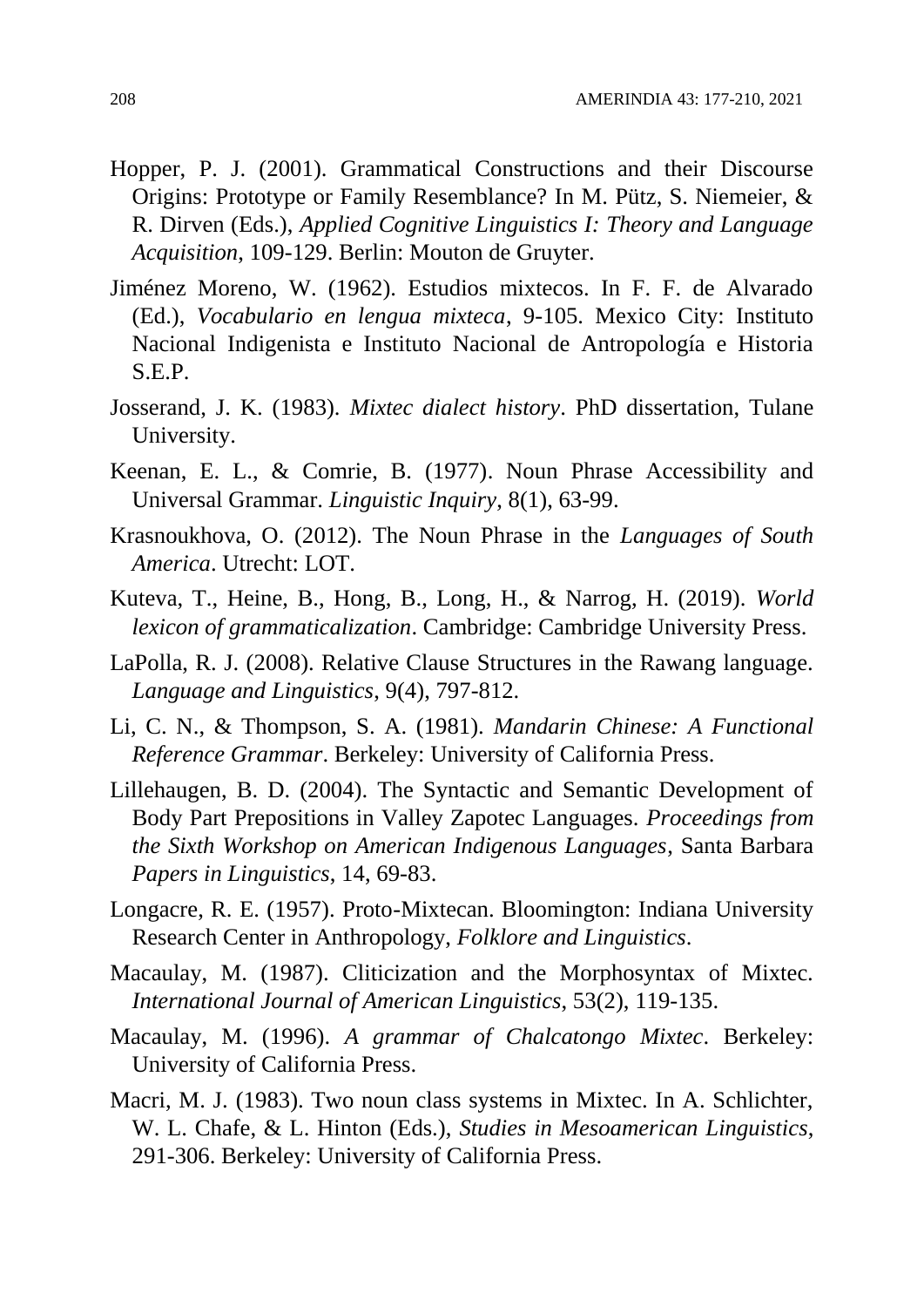- Mantenuto, I. (2020). *'Other' and 'More' in San Sebastián del Monte Mixtec and Beyond*. PhD dissertation, University of California, Los Angeles.
- Martins, S., & Martins, V. (1999). Makú. In R. M. W. Dixon & A. Y. Aikhenvald (Eds.), *The Amazonian Languages*, 251-267. Cambridge: Cambridge University Press.
- Meissner, A., & Storch, A. (Eds.). (2000). *Nominal Classification in African Languages*. Cologne: Rüdiger Köppe Verlag.
- Mithun, M. (1986). The Convergence of Noun Classification Systems. In *Noun Classes and Categorization*, 379-397. Amsterdam: John Benjamins Publishing Company.
- Payne, T. E. 1997. *Describing Morphosyntax: A Guide for Field Linguists*. Cambridge: Cambridge University Press.
- Pike, K. L. (1948). *Tone Languages: A Technique for Determining the Number and Type of Pitch Contrasts in a Language, with Studies in Tonemic Substitution and Fusion*. Ann Arbor: University of Michigan Press.
- Reid, N. (1997). Class and classifier in Ngan'gityemerri. In M. Harvey & N. Reid (Eds.), *Nominal classification in aboriginal Australia*, 165-228. Amsterdam: John Benjamins Publishing Company.
- Rose, F. (2019). From classifiers to applicatives in Mojeño Trinitario: A new source for applicative markers. *Linguistic Typology*, 23(3), 435-466.
- Sands, K. (1995). Nominal Classification in Australia*. Anthropological Linguistics*, 37(3), 247-346.
- Senft, G. (2007). Nominal Classification. In D. Geeraerts & H. Cuyckens (Eds.), *The Oxford handbook of cognitive linguistics*, 676-696. Oxford: Oxford University Press.
- Small, P. C. (1990). A Syntactic Sketch of Coatzospan Mixtec. In H. C. Bradley & B. E. Hollenbach (Eds.), *Studies in the Syntax of Mixtecan Languages*, vol. 2, 261-479. Dallas: Summer Institute of Linguistics & University of Texas at Arlington.